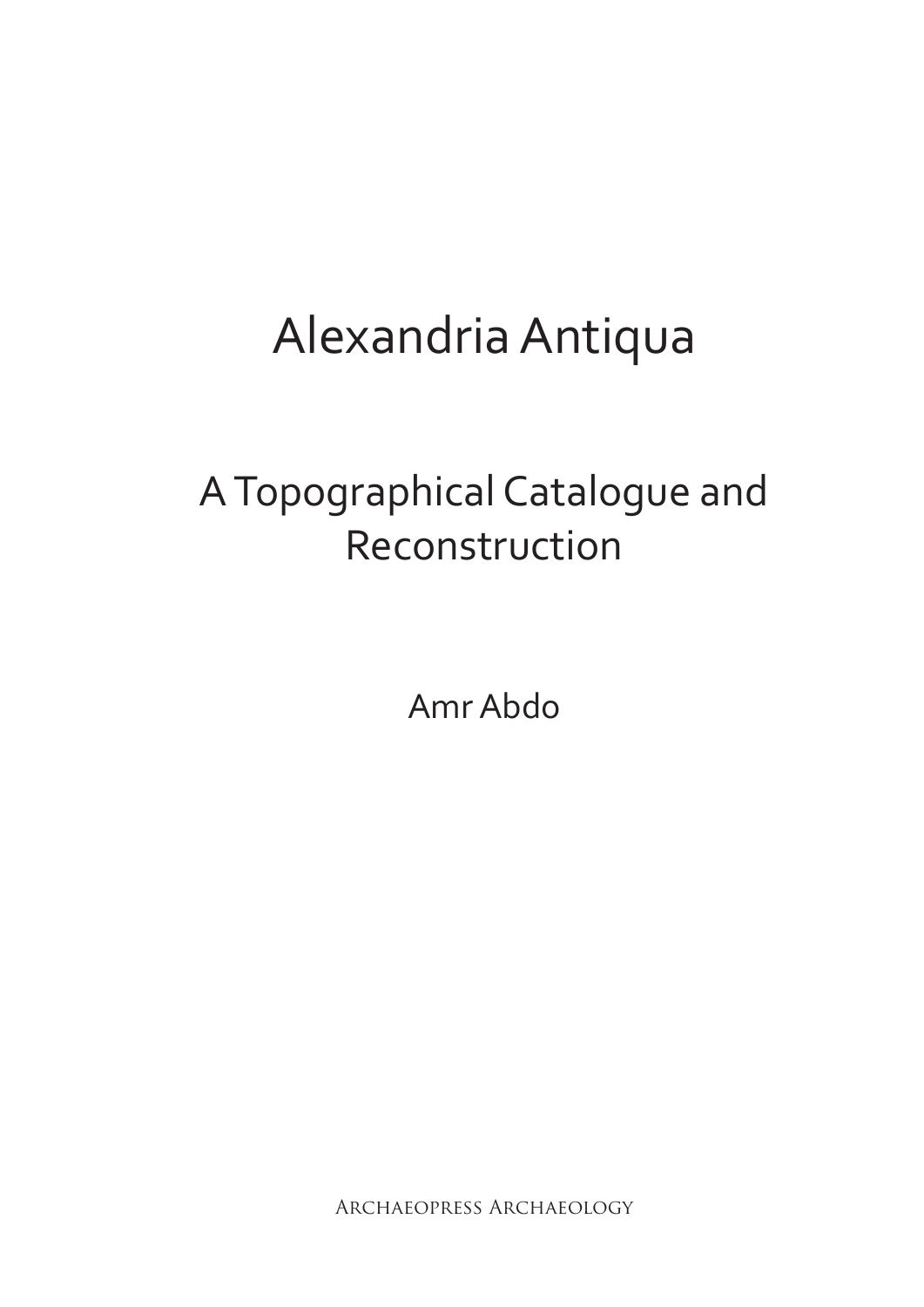

Archaeopress Publishing Ltd Summertown Pavilion 18-24 Middle Way Summertown Oxford OX2 7LG

www.archaeopress.com

ISBN 978-1-78969-943-2 ISBN 978-1-78969-944-9 (e-Pdf)

© Archaeopress and Amr Abdo 2022

Cover:

Front cover illustration Background: Alexandria in a 5th-century AD mosaic from Σέπφωρις (Sepphoris, Galilee) Insets: AutoCAD extracts Strabo (1st century BC) Gratien Le Père (1769-1826) Mahmoud el-Falaki (1815-85)

All rights reserved. No part of this book may be reproduced, or transmitted, in any form or by any means, electronic, mechanical, photocopying or otherwise, without the prior written permission of the copyright owners. This book is available direct from Archaeopress or from our website www.archaeopress.com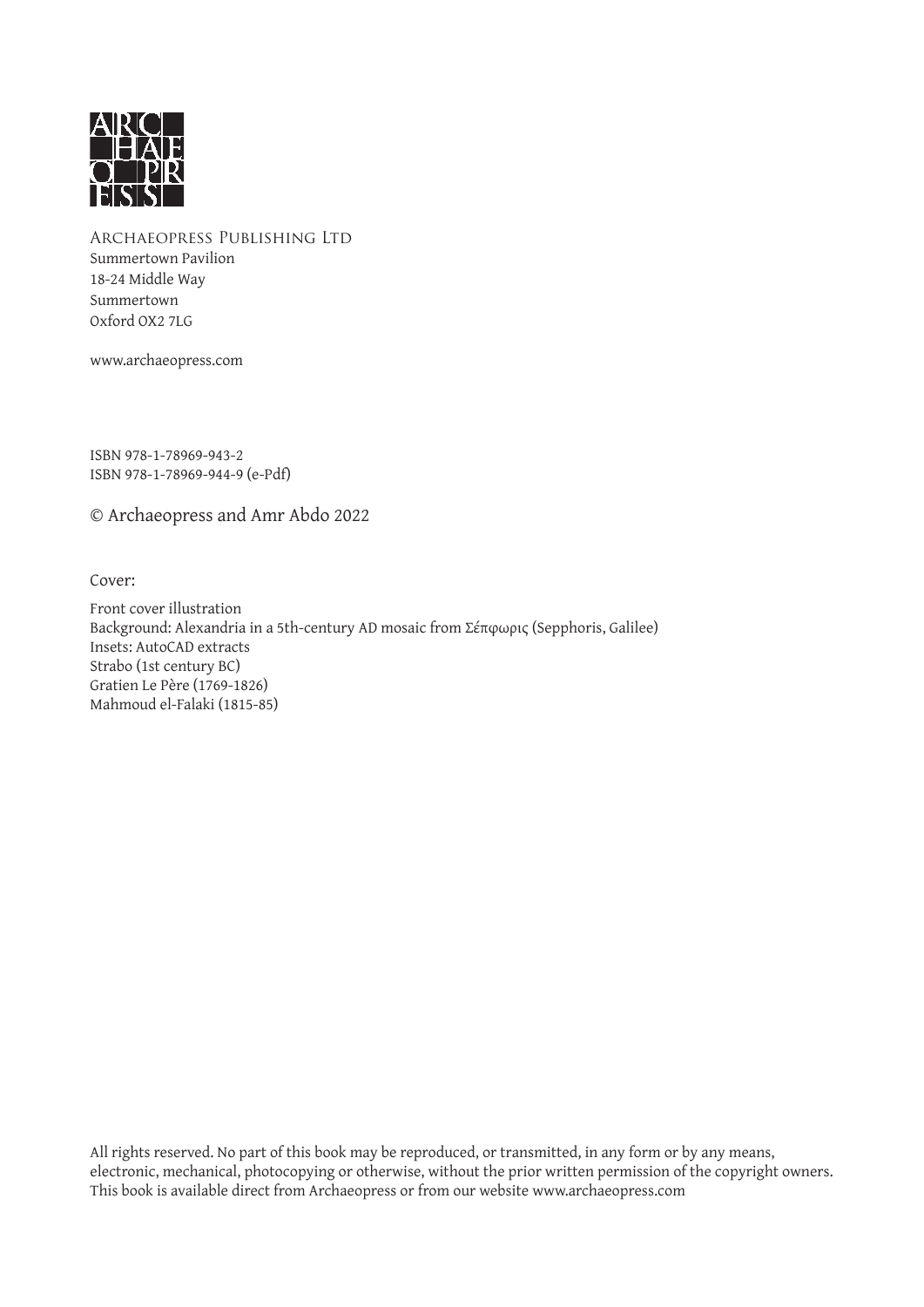*He (Ptolemy Lagides) made his residence, 'the Fortress of the King of Upper and Lower Egypt, [Meri-Amun, Setep-en-Re]: Beloved of the Ka-Spirit of Amun, Chosen of Re, Son of Re, Alexandros' – a priestly epithet for the city of Alexandria – on the shore of the great green sea of the Hau-Nebu (the Mediterranean); (it was) formerly called Râ-Kedet (Rhakotis).*

Excerpt from the Satrap Stela (311 BC)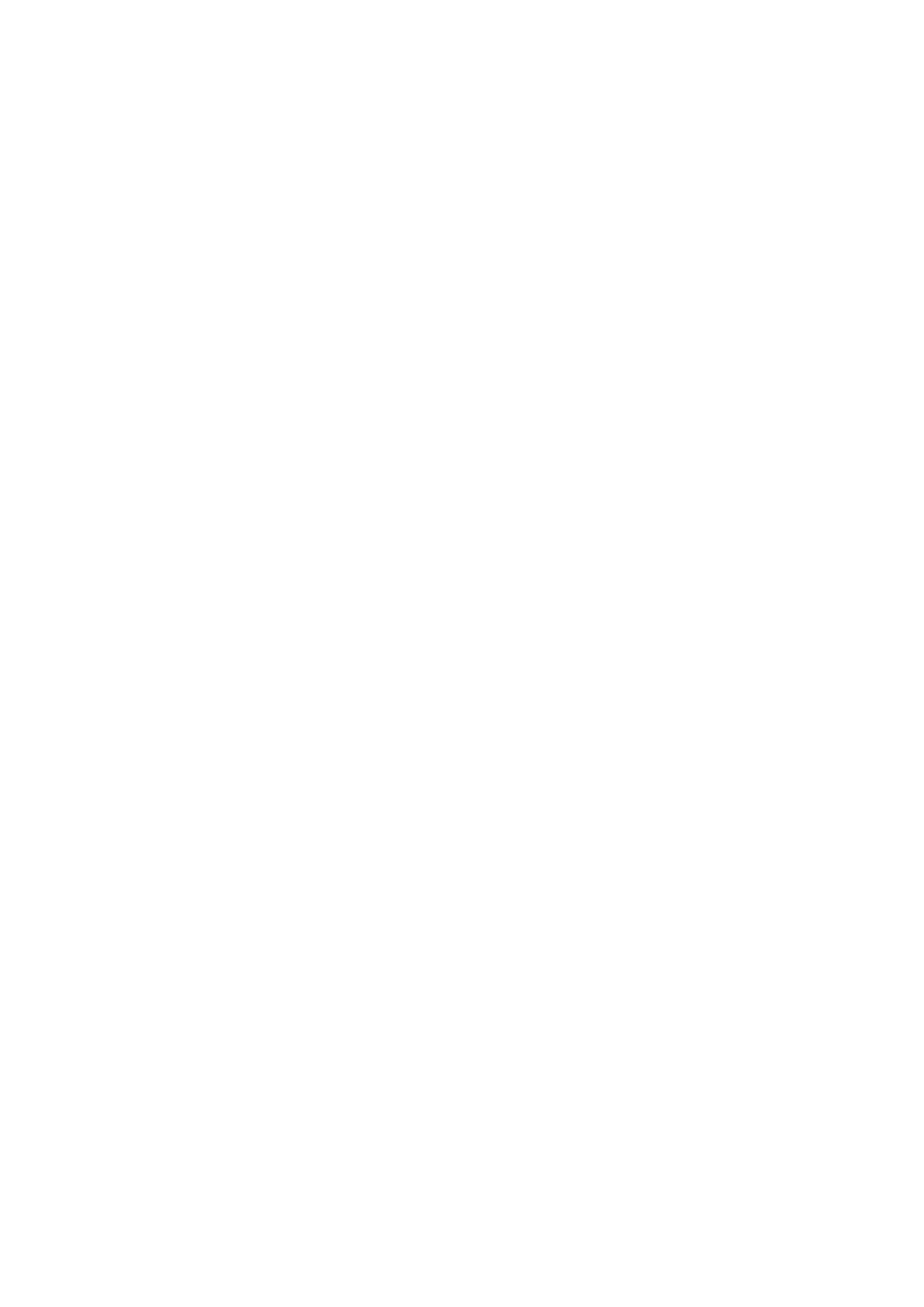### Table of Contents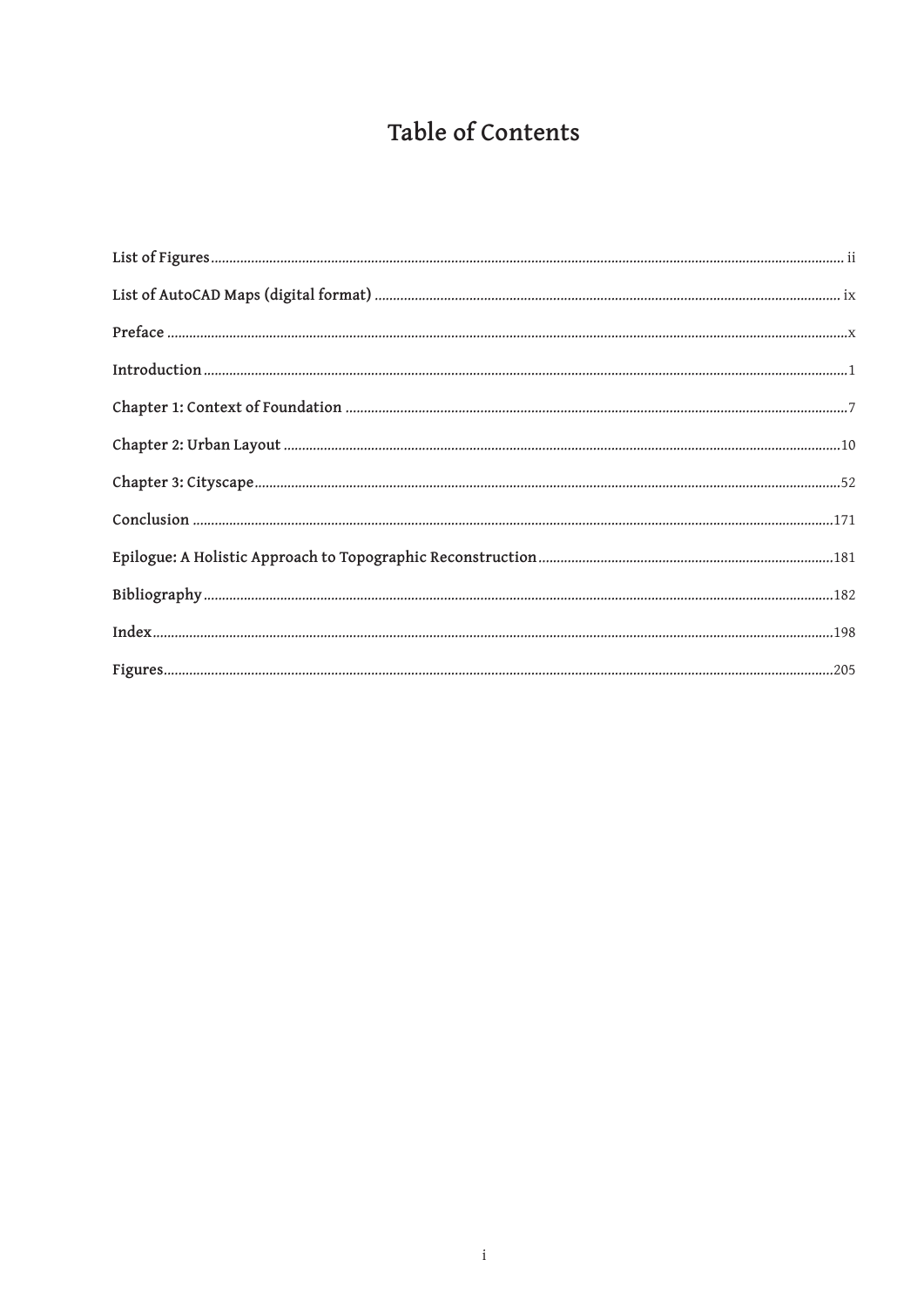## **List of Figures**

| Figure 1. Hugues Commineau de Mézières aka Ugo Comminelli de Maceriis. 'Veduta d'Alessandria' of Codice Vaticano                 |  |
|----------------------------------------------------------------------------------------------------------------------------------|--|
| Figure 2. Álvaro de Bazán, Marqués de Santa Cruz. Archivo General de Simancas (Valladolid, Spain): Mapas, Planos y               |  |
|                                                                                                                                  |  |
|                                                                                                                                  |  |
|                                                                                                                                  |  |
| Figure 6. Pierre Belon du Mans. 'Vray Portraict de la Ville d'Alexandrie en Egypte' - drafted 1548; published 1553  208          |  |
|                                                                                                                                  |  |
|                                                                                                                                  |  |
|                                                                                                                                  |  |
|                                                                                                                                  |  |
| Figure 11. Étienne Gravier, Marquis d'Ortières. 'Plan de la Ville d'Alexandrie Avec Ses Forteresses et Ses Ports' - 1685-87  210 |  |
|                                                                                                                                  |  |
| Figure 13. Christian Melchien, Pilotte Entretenu de Sa Majesté à Toulon. 'Plan du Port d'Allexandrie, etc.' - 1699  211          |  |
|                                                                                                                                  |  |
|                                                                                                                                  |  |
|                                                                                                                                  |  |
| Figure 17. Frederick Ludwig Norden. 'Carte Particulière de la Vieille et de la Nouvelle Alexandrie,                              |  |
|                                                                                                                                  |  |
| Figure 18. Frederick Ludwig Norden. 'Carte et Plan du Port Neuf d'Alexandrie' - drafted 1737; published 1795  214                |  |
|                                                                                                                                  |  |
|                                                                                                                                  |  |
|                                                                                                                                  |  |
| Figure 22. Joseph Roux, Hidrographe du Roy à Marseille. 'Alexandrie Barbarie' - first edition (121 plans), 1764;                 |  |
|                                                                                                                                  |  |
|                                                                                                                                  |  |
| Figure 24. Louis-François Cassas. 'Aléxandrie, Nommée par les Arabes, Eskandériéh. Plan Général de la Ville'-                    |  |
|                                                                                                                                  |  |
|                                                                                                                                  |  |
| Figure 26. Les Ingénieurs de l'Armée d'Orient. 'Carte Générale des Côte, Rades, Ports, Ville et Environs d'Alexandrie' -         |  |
|                                                                                                                                  |  |
| Figure 27. Les Ingénieurs de l'Armée d'Orient. 'Plan Général des Deux Ports, de la Ville Moderne, et de la Ville                 |  |
|                                                                                                                                  |  |
| Figure 28. Pierre-Jean-Baptiste aka Publicola Chaussard. 'Plan Comparative d'Alexandrie Ancienne, Moderne,                       |  |
|                                                                                                                                  |  |
| Figure 29. Thomas Walsh. 'Plan of the Operations of the British and French Armies Before Alexandria, etc.' -                     |  |
|                                                                                                                                  |  |
| Figure 31. William Henry Smyth, R.N. (the Hydrographical Office of the Admiralty). 'Alexandria. Plan of the City,                |  |
|                                                                                                                                  |  |
|                                                                                                                                  |  |
|                                                                                                                                  |  |
|                                                                                                                                  |  |
|                                                                                                                                  |  |
| Figure 36. Charles Müller. 'Plan d'Alexandrie Comprenant Toutes Ses Fortifications, Rues, et Édifices Principaux' - 1855  223    |  |
|                                                                                                                                  |  |
|                                                                                                                                  |  |
|                                                                                                                                  |  |
|                                                                                                                                  |  |
|                                                                                                                                  |  |
|                                                                                                                                  |  |
| Figure 43. Revue D'Artillerie Française (Tome XX). 'Le Bombardement d'Alexandrie par                                             |  |
|                                                                                                                                  |  |
| Figure 44. John Frederick Maurice. 'Sketch of Country Between Alexandria and Kafr Ed-Dauar, etc.' - 1887  227                    |  |
|                                                                                                                                  |  |
|                                                                                                                                  |  |
|                                                                                                                                  |  |
|                                                                                                                                  |  |
|                                                                                                                                  |  |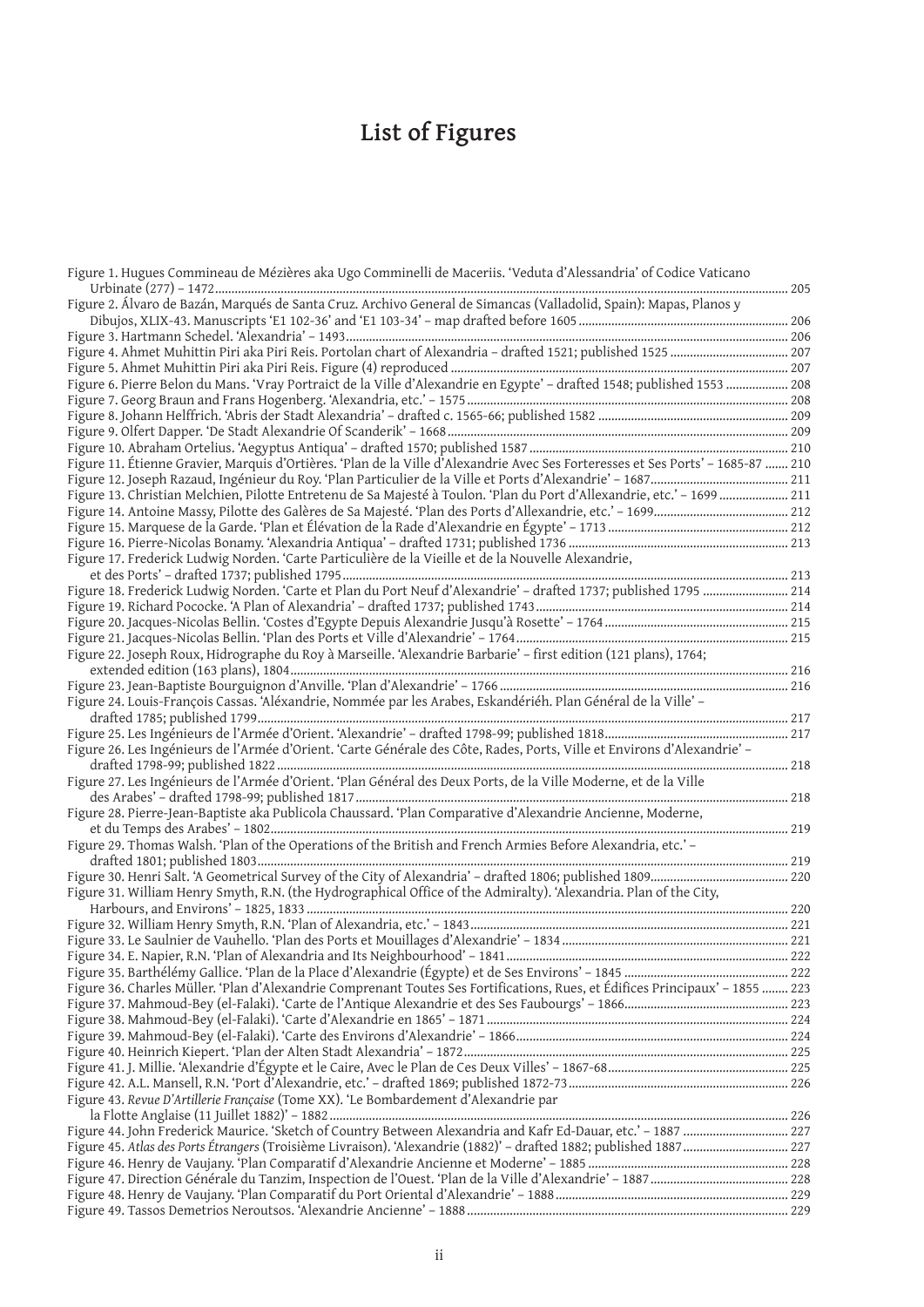| Figure 50. Carlo Marchettini. 'Plan de la Ville d'Alexandrie et du Marché de Minet-el-Bassal' – 1890………………………………………………………………………………………… |  |
|----------------------------------------------------------------------------------------------------------------------------------------|--|
|                                                                                                                                        |  |
|                                                                                                                                        |  |
|                                                                                                                                        |  |
|                                                                                                                                        |  |
|                                                                                                                                        |  |
|                                                                                                                                        |  |
|                                                                                                                                        |  |
|                                                                                                                                        |  |
|                                                                                                                                        |  |
|                                                                                                                                        |  |
|                                                                                                                                        |  |
|                                                                                                                                        |  |
|                                                                                                                                        |  |
| Figure 65. Achille Adriani. 'Pianta Schematica di Alessandria Antica a Cura di Mahmûd Bey el-Falaki                                    |  |
|                                                                                                                                        |  |
|                                                                                                                                        |  |
|                                                                                                                                        |  |
|                                                                                                                                        |  |
|                                                                                                                                        |  |
|                                                                                                                                        |  |
|                                                                                                                                        |  |
|                                                                                                                                        |  |
|                                                                                                                                        |  |
|                                                                                                                                        |  |
| Figure 76. Institut Européen d'Archéologie Sous-Marine (IEASM). 'Great Harbour of Ancient Alexandria' - 2011  242                      |  |
|                                                                                                                                        |  |
| Figure 78. AutoCAD Map (V2). 'Alexandria: 1st Century BC - 3rd Century AD (Late Ptolemaic-Roman)' - 2019  244                          |  |
|                                                                                                                                        |  |
|                                                                                                                                        |  |
|                                                                                                                                        |  |
|                                                                                                                                        |  |
|                                                                                                                                        |  |
|                                                                                                                                        |  |
|                                                                                                                                        |  |
|                                                                                                                                        |  |
|                                                                                                                                        |  |
|                                                                                                                                        |  |
|                                                                                                                                        |  |
|                                                                                                                                        |  |
|                                                                                                                                        |  |
|                                                                                                                                        |  |
|                                                                                                                                        |  |
|                                                                                                                                        |  |
| Figure 97. Fortification-point ( $\beta$ ): the so-called 'Tower of the Romans' next to the Heliopolis obelisks aka                    |  |
|                                                                                                                                        |  |
| Figure 98. Fortification-point $(\beta)$ : the so-called 'Tower of the Romans' and the standing Heliopolis obelisk                     |  |
|                                                                                                                                        |  |
|                                                                                                                                        |  |
| Figure 100. Relative location of 'Palais ruiné' (a: site of Tabiat el-Mencherieh) to the 'Tower of the Romans'                         |  |
| (b: Fortification-point $\beta$ ) and the standing Heliopolis obelisk (c). View of the eastern harbour's                               |  |
|                                                                                                                                        |  |
|                                                                                                                                        |  |
|                                                                                                                                        |  |
| Figure 104. Traces of street R1. Plan and sectional view. Noack's trench (N5); approximately, the present-day site                     |  |
|                                                                                                                                        |  |
| Figure 105. Breccia's 'Route-Mosaique': traces of street R1 or L4? and a fragment of a mosaic; approximately,                          |  |
|                                                                                                                                        |  |
|                                                                                                                                        |  |
|                                                                                                                                        |  |
| Figure 108. Noack's trenches (B1) and (B2), el-Mazarita. Plan of remnants pertaining to four phases of                                 |  |
|                                                                                                                                        |  |
| Figure 109. Noack's trenches (B1) and (B2), el-Mazarita. Sectional view of remnants pertaining to four phases                          |  |
|                                                                                                                                        |  |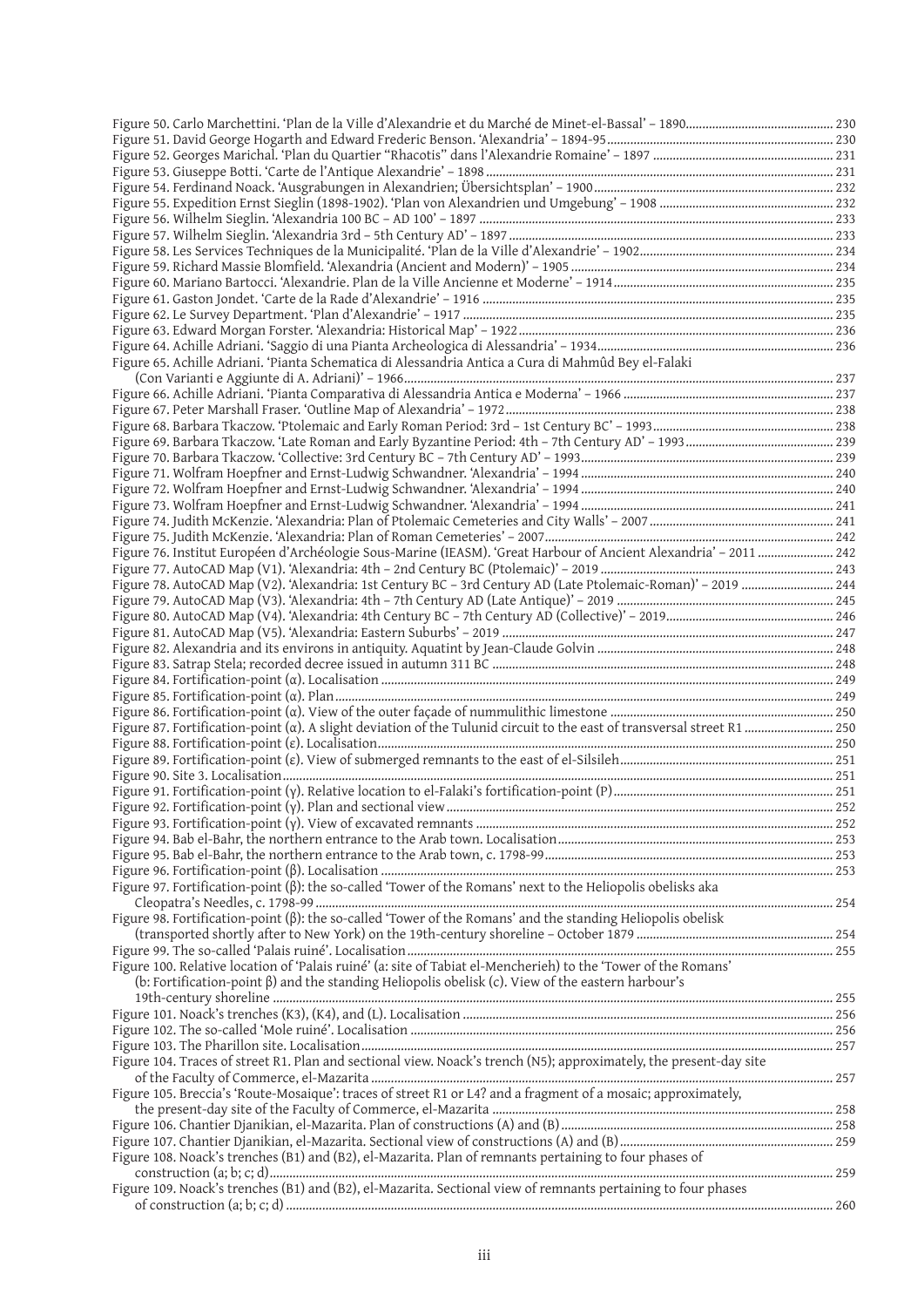| Figure 113. Excavations at Sidi el-Bardissi and Sidi Abd el-Razzak el-Wafai, off el-Nebi Daniel, Kom el-Dikka.                                                                                                   |  |
|------------------------------------------------------------------------------------------------------------------------------------------------------------------------------------------------------------------|--|
| Figure 114. Excavations at Sidi el-Bardissi, off el-Nebi Daniel, Kom el-Dikka. Breccia's trench (D).                                                                                                             |  |
|                                                                                                                                                                                                                  |  |
| Figure 115. Excavations at Sidi el-Bardissi, off el-Nebi Daniel, Kom el-Dikka. Breccia's trench (D). Sectional view of                                                                                           |  |
|                                                                                                                                                                                                                  |  |
|                                                                                                                                                                                                                  |  |
|                                                                                                                                                                                                                  |  |
| Figure 118. Noack's trench (J), east of el-Khartoum (Saīd Pasha) Square, el-Mazarita. Plan of remnants pertaining to                                                                                             |  |
|                                                                                                                                                                                                                  |  |
| Figure 119. Noack's trench (J), east of el-Khartoum (Saīd Pasha) Square, el-Mazarita. Sectional view of                                                                                                          |  |
|                                                                                                                                                                                                                  |  |
| Figure 120. Ptolemaic foundations, and traces of Roman street La; approximately, the present-day site of the faculties of                                                                                        |  |
|                                                                                                                                                                                                                  |  |
|                                                                                                                                                                                                                  |  |
| Figure 122. Excavations at el-Amir Abd el-Moneim (Ismail Mahanna) Street, Kom el-Dikka. Sectional view  266                                                                                                      |  |
| Figure 124. Waterfront of ancient Alexandria (black line) relative to the 1798-99 post-mediaeval setting (base map)                                                                                              |  |
|                                                                                                                                                                                                                  |  |
|                                                                                                                                                                                                                  |  |
|                                                                                                                                                                                                                  |  |
|                                                                                                                                                                                                                  |  |
|                                                                                                                                                                                                                  |  |
|                                                                                                                                                                                                                  |  |
|                                                                                                                                                                                                                  |  |
|                                                                                                                                                                                                                  |  |
|                                                                                                                                                                                                                  |  |
|                                                                                                                                                                                                                  |  |
|                                                                                                                                                                                                                  |  |
|                                                                                                                                                                                                                  |  |
| Figure 136. Prolongation of the canal towards the westernmost sector of the Arab town, whence a subterranean<br>aqueduct extends to the amenities of the Ottoman-controlled western port (kadırğa/Islam limânı), |  |
|                                                                                                                                                                                                                  |  |
|                                                                                                                                                                                                                  |  |
|                                                                                                                                                                                                                  |  |
|                                                                                                                                                                                                                  |  |
| Figure 140. Canal divergence from (c. 16th-17th century) and readjustment to (early 19th century)                                                                                                                |  |
|                                                                                                                                                                                                                  |  |
|                                                                                                                                                                                                                  |  |
|                                                                                                                                                                                                                  |  |
|                                                                                                                                                                                                                  |  |
|                                                                                                                                                                                                                  |  |
|                                                                                                                                                                                                                  |  |
|                                                                                                                                                                                                                  |  |
|                                                                                                                                                                                                                  |  |
|                                                                                                                                                                                                                  |  |
|                                                                                                                                                                                                                  |  |
|                                                                                                                                                                                                                  |  |
|                                                                                                                                                                                                                  |  |
|                                                                                                                                                                                                                  |  |
|                                                                                                                                                                                                                  |  |
|                                                                                                                                                                                                                  |  |
|                                                                                                                                                                                                                  |  |
|                                                                                                                                                                                                                  |  |
|                                                                                                                                                                                                                  |  |
|                                                                                                                                                                                                                  |  |
|                                                                                                                                                                                                                  |  |
|                                                                                                                                                                                                                  |  |
| Figure 163. Gabbari necropolis. Southern Gabbari (Gebel el-Zeitoun). Agnew hypogeum.                                                                                                                             |  |
|                                                                                                                                                                                                                  |  |
|                                                                                                                                                                                                                  |  |
|                                                                                                                                                                                                                  |  |
|                                                                                                                                                                                                                  |  |
|                                                                                                                                                                                                                  |  |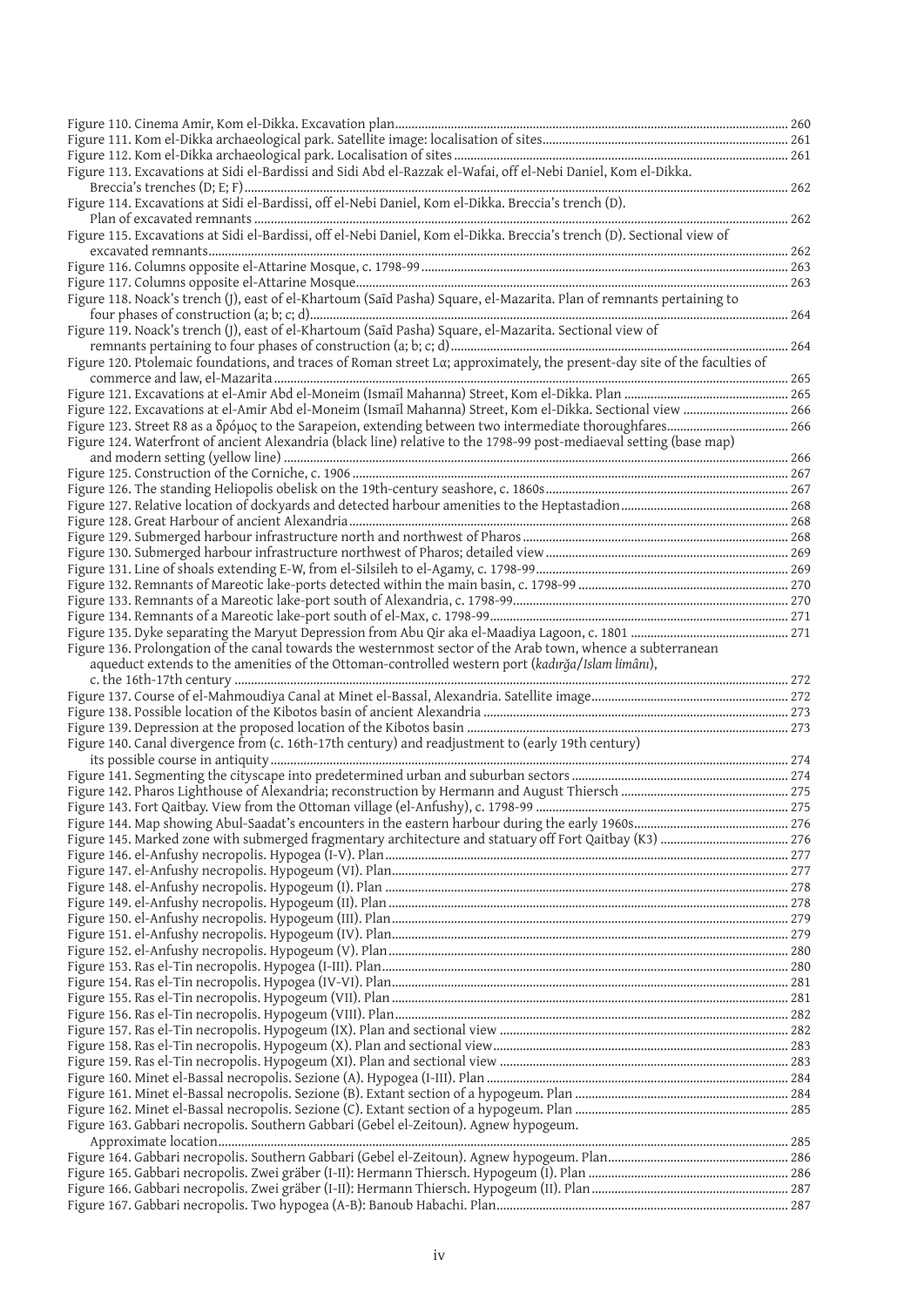| Figure 168. Gabbari necropolis. Gabbari Zone (B): Centre d'Études Alexandrines. Relative location to Zone (A) of                                                                                                                                      |  |
|-------------------------------------------------------------------------------------------------------------------------------------------------------------------------------------------------------------------------------------------------------|--|
| the Deutsche Archäologische Institut (site 47i) and Zone (C) of the Centre d'Études Alexandrines (site 47k)  288                                                                                                                                      |  |
| Figure 169. Gabbari necropolis. Gabbari Zone (B): Centre d'Études Alexandrines. Excavation zone (I). Sector (I).                                                                                                                                      |  |
|                                                                                                                                                                                                                                                       |  |
| Figure 170. Gabbari necropolis. Gabbari Zone (B): Centre d'Études Alexandrines. Excavation zone (I). Sectors (I-II). Plan 289                                                                                                                         |  |
| Figure 171. Gabbari necropolis. Gabbari Zone (B): Centre d'Études Alexandrines. Excavation zone (II). Sectors (III-VI). Plan  289                                                                                                                     |  |
| Figure 172. Gabbari necropolis. Gabbari Zone (C): Centre d'Études Alexandrines. Central sector. Hypogea (C3-C14). Plan 290<br>Figure 173. Gabbari necropolis. Gabbari Zone (C): Centre d'Études Alexandrines. Central sector. Hypogeum (C3). Plan 290 |  |
|                                                                                                                                                                                                                                                       |  |
|                                                                                                                                                                                                                                                       |  |
|                                                                                                                                                                                                                                                       |  |
|                                                                                                                                                                                                                                                       |  |
| Figure 178. el-Mafrouza necropolis. A complex of hypogea, including the saqiya. Hypogea (III-IV). Plan  293                                                                                                                                           |  |
|                                                                                                                                                                                                                                                       |  |
| Figure 180. el-Wardian necropolis. Grand catacomb. Location in Norden's 1755 map                                                                                                                                                                      |  |
|                                                                                                                                                                                                                                                       |  |
| Figure 181. el-Wardian necropolis. Grand catacomb (site 49a-c) and the so-called 'Baths of Cleopatra' (site 49d).                                                                                                                                     |  |
|                                                                                                                                                                                                                                                       |  |
|                                                                                                                                                                                                                                                       |  |
|                                                                                                                                                                                                                                                       |  |
|                                                                                                                                                                                                                                                       |  |
|                                                                                                                                                                                                                                                       |  |
|                                                                                                                                                                                                                                                       |  |
|                                                                                                                                                                                                                                                       |  |
|                                                                                                                                                                                                                                                       |  |
|                                                                                                                                                                                                                                                       |  |
|                                                                                                                                                                                                                                                       |  |
|                                                                                                                                                                                                                                                       |  |
|                                                                                                                                                                                                                                                       |  |
|                                                                                                                                                                                                                                                       |  |
|                                                                                                                                                                                                                                                       |  |
|                                                                                                                                                                                                                                                       |  |
|                                                                                                                                                                                                                                                       |  |
| Figure 199. Sarapeion. Northeastern sector. Excavated off-grid vestiges of construction phase (I) on either side of                                                                                                                                   |  |
|                                                                                                                                                                                                                                                       |  |
| Figure 200. Sarapeion. Northeastern sector. Excavated vestiges of the Euergetean temple and oikos building of                                                                                                                                         |  |
|                                                                                                                                                                                                                                                       |  |
| Figure 201. Sarapeion. Northeastern sector. Excavated off-grid vestiges of construction phase (I) to the east of                                                                                                                                      |  |
| the Euergetean temple of construction phase (IIb). The earlier remnants are overbuilt with                                                                                                                                                            |  |
|                                                                                                                                                                                                                                                       |  |
| Figure 202. Sarapeion. Axonometric reconstruction of the Euergetean sanctuary c. the second half of the 3rd century BC 304                                                                                                                            |  |
| Figure 203. Sarapeion. Axonometric reconstruction of the Roman-renovated sanctuary c. the 3rd century AD  305                                                                                                                                         |  |
| Figure 204. Kom el-Shuqafa necropolis. Relative location of the funerary structures recorded by G. Botti, Expedition                                                                                                                                  |  |
| Ernst Sieglin, and H. Riad (site 53b-h) to the nearby bath complexes (site 55b), Hippodromos-circus (site 51),                                                                                                                                        |  |
| Figure 205. Kom el-Shuqafa necropolis. Funerary structures recorded by G. Botti (1892-93, 1897, 1900-01) and                                                                                                                                          |  |
|                                                                                                                                                                                                                                                       |  |
|                                                                                                                                                                                                                                                       |  |
|                                                                                                                                                                                                                                                       |  |
| Figure 208. Kom el-Shuqafa necropolis. Sectional view of Botti's Scavi (A) and (B), with conjectural surface constructions                                                                                                                            |  |
|                                                                                                                                                                                                                                                       |  |
|                                                                                                                                                                                                                                                       |  |
|                                                                                                                                                                                                                                                       |  |
|                                                                                                                                                                                                                                                       |  |
|                                                                                                                                                                                                                                                       |  |
|                                                                                                                                                                                                                                                       |  |
| Figure 214. Kom el-Shuqafa necropolis. Hauptgrab and Nebengrab: subsequent phases of construction:                                                                                                                                                    |  |
| Figure 215. Kom el-Shuqafa necropolis. Hauptgrab: subsequent phases of construction: subterranean level (II). Plan  310                                                                                                                               |  |
| Figure 216. Kom el-Shuqafa necropolis. Sectional view of the Hauptgrab, with conjectural surface constructions  311                                                                                                                                   |  |
|                                                                                                                                                                                                                                                       |  |
|                                                                                                                                                                                                                                                       |  |
|                                                                                                                                                                                                                                                       |  |
|                                                                                                                                                                                                                                                       |  |
| Figure 221. el-Attarine and Kom el-Dikka bath complexes: insulae L1-L'2-R4-R6. Relative location of the recorded bath                                                                                                                                 |  |
|                                                                                                                                                                                                                                                       |  |
|                                                                                                                                                                                                                                                       |  |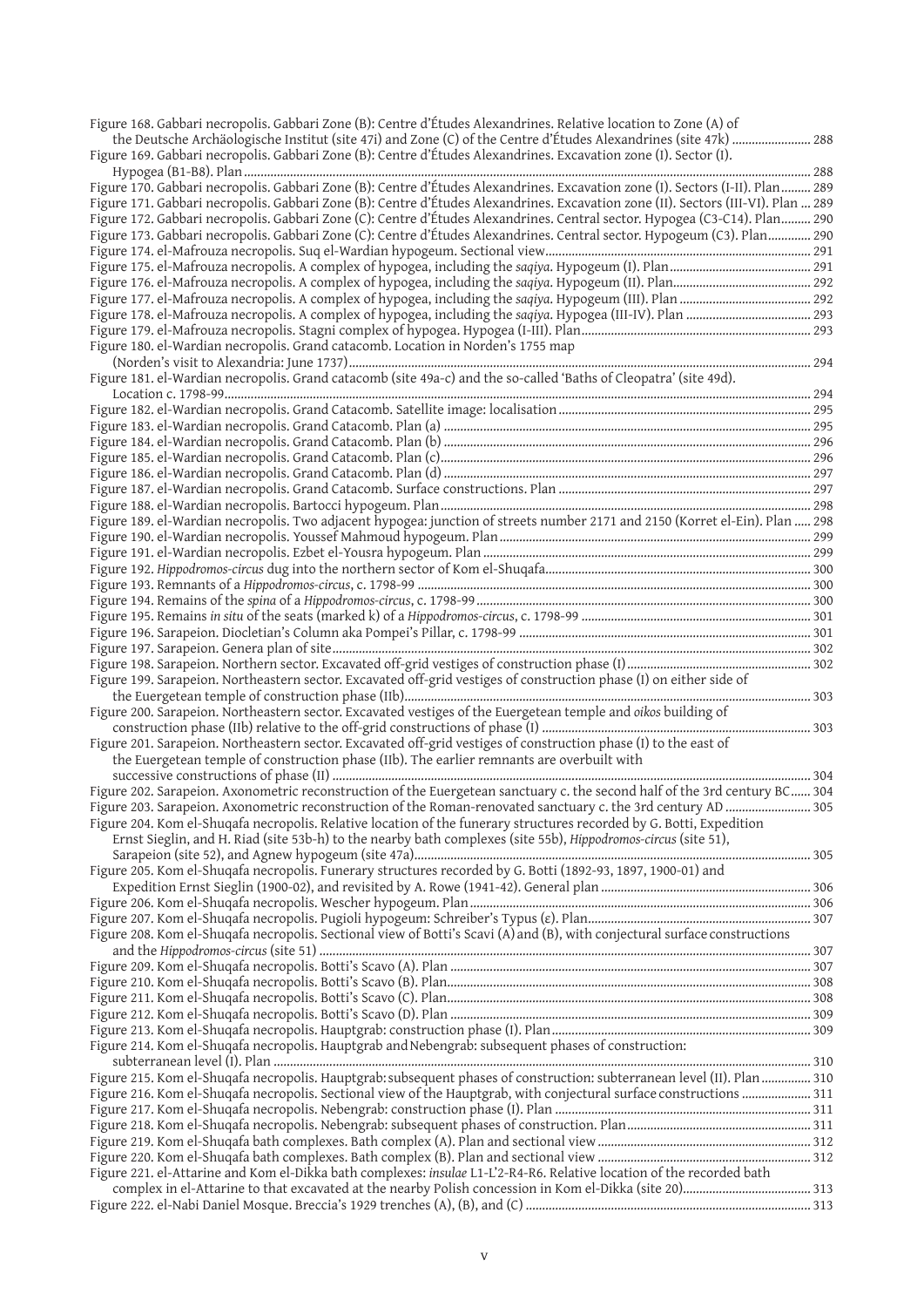| Figure 224. Kom el-Dikka archaeological park. Cardinally-oriented (N-S) off-grid vestiges excavated at sectors (U)      |  |
|-------------------------------------------------------------------------------------------------------------------------|--|
| and (US), against the secondary intercardinal orientation (NNW-SSE) of later constructions (odeum's portico             |  |
|                                                                                                                         |  |
| Figure 225. Kom el-Dikka. SE. corner of the Fouad-Safia Zaghloul junction. Stylobate of a Doric colonnade (stoa?).      |  |
|                                                                                                                         |  |
| Figure 226. el-Attarine. Southern side of Fouad Street, at the junction with Morsi Badr and Sherif Pasha:               |  |
| the present-day site of Markaz el-Horreya lel-Ibda bel-Askandarreiya. Localisation of a temple to                       |  |
|                                                                                                                         |  |
| Figure 227. el-Attarine. NE. sector of insula L1-L'2-R5-R6. Localisation of a temple to Sarapis and Isis, Θεοὶ Σωτῆρες, |  |
|                                                                                                                         |  |
| Figure 228. Kom el-Dikka. SE. of the archaeological park. Localisation of a temple to Bastet (Boubasteion)  316         |  |
|                                                                                                                         |  |
|                                                                                                                         |  |
| Figure 230. Kom el-Dikka. Temple to Bastet (Boubasteion). Localisation of deposits on the SCA excavation plan 317       |  |
| Figure 231. el-Ramleh. Bronze crabs of the standing (New York) obelisk, bilingually inscribed in Greek and Latin  317   |  |
|                                                                                                                         |  |
| Figure 233. el-Ramleh. The present-day site of Le Hotel Métropole. Turning the standing (New York) obelisk.             |  |
|                                                                                                                         |  |
|                                                                                                                         |  |
|                                                                                                                         |  |
| Figure 236. el-Ramleh. Scottish (el-Manar) School. Left: plan of surface constructions (A) and (B).                     |  |
|                                                                                                                         |  |
| Figure 237. el-Ramleh. Pelizäus Heim (Safia Zaghloul School). Daszewski's localisation of two cisterns on               |  |
|                                                                                                                         |  |
|                                                                                                                         |  |
|                                                                                                                         |  |
|                                                                                                                         |  |
|                                                                                                                         |  |
|                                                                                                                         |  |
| Figure 243. el-Mazarita. Localisation of key sites at the premises of the former British Consulate (site 121)           |  |
|                                                                                                                         |  |
|                                                                                                                         |  |
| Figure 245. el-Mazarita. The former Cricket Playground. Plan of the Daszewski-Barański 1980 recordings  324             |  |
|                                                                                                                         |  |
| Figure 247. el-Mazarita. Localisation of the Arab bastions Tabiat el-Yahoudieh (1) and Tabiat el-Mencherieh (2)         |  |
|                                                                                                                         |  |
| Figure 248. el-Mazarita. Extent of mediaeval and post-mediaeval Jewish interment down the Government                    |  |
|                                                                                                                         |  |
|                                                                                                                         |  |
|                                                                                                                         |  |
|                                                                                                                         |  |
| Figure 251. el-Mazarita. Localisation of foundations and fragmentary architecture recorded by G. Botti on               |  |
| the slopes of the Government Hospital Hill (site 133a), and by L. Borchardt opposite the GRM chantiers at               |  |
|                                                                                                                         |  |
| Figure 252. el-Mazarita. Present-day site of el-Khaledin Park. Enclosure wall and thoroughfare following the cardinal   |  |
|                                                                                                                         |  |
|                                                                                                                         |  |
| Figure 253. el-Mazarita. Present-day site of el-Khaledin Park. Enclosure wall and thoroughfare following the cardinal   |  |
|                                                                                                                         |  |
|                                                                                                                         |  |
| Figure 254. el-Mazarita. Present-day site of el-Khaledin Park. Enclosure wall and thoroughfare following the cardinal   |  |
|                                                                                                                         |  |
|                                                                                                                         |  |
|                                                                                                                         |  |
|                                                                                                                         |  |
| Figure 258. el-Mazarita; el-Chatby; Kom el-Dikka. Excavated remnants aligned in the cardinal directions,                |  |
|                                                                                                                         |  |
|                                                                                                                         |  |
|                                                                                                                         |  |
|                                                                                                                         |  |
|                                                                                                                         |  |
|                                                                                                                         |  |
|                                                                                                                         |  |
| Figure 265. el-Chatby necropolis. Hypogea (A) and (B) and a shaft-and-chamber tomb of type (IN.5) as excavated in       |  |
|                                                                                                                         |  |
|                                                                                                                         |  |
|                                                                                                                         |  |
|                                                                                                                         |  |
|                                                                                                                         |  |
|                                                                                                                         |  |
|                                                                                                                         |  |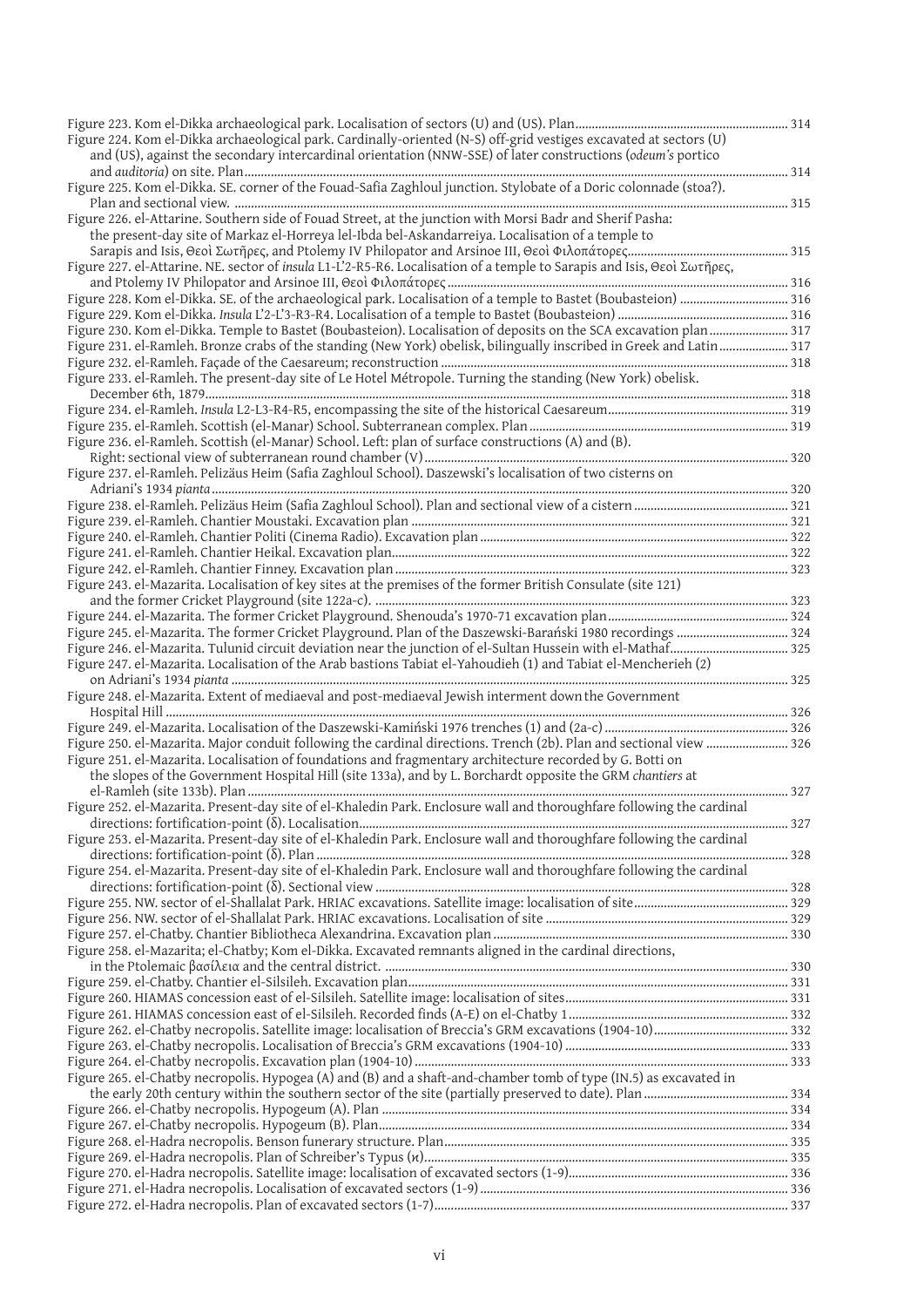| Figure 273. el-Hadra necropolis. Sectors (1-2): Abu Qir Road and Kotsika (Gamal Abdel-Nasser) Hospital.                        |  |
|--------------------------------------------------------------------------------------------------------------------------------|--|
| Plan and sectional view of a developed form of the shaft-and-chamber tomb with a vestibule,                                    |  |
|                                                                                                                                |  |
| Figure 274. el-Hadra necropolis. Sectors (4-6): Ezbet el-Makhlouf. Funerary structure with a circular plan. 338                |  |
| Figure 275. el-Hadra necropolis. Sectors (4-6): Ezbet el-Makhlouf. Funerary structure with a circular plan.  338               |  |
|                                                                                                                                |  |
|                                                                                                                                |  |
|                                                                                                                                |  |
|                                                                                                                                |  |
| Figure 280. el-Hadra necropolis. Sector (8): courtyard of the Diaconesses (el-Hadra University) Hospital.                      |  |
|                                                                                                                                |  |
| Figure 281. el-Hadra necropolis. Sector (9): Faculty of Engineering. Plan of an extant section of a hypogeum 341               |  |
| Figure 282. el-Chatby. Latin Cemetery (Terra Santa). Plan of Adriani's 1936 excavations near the Alabaster tomb 341            |  |
| Figure 283. el-Chatby. Latin Cemetery (Terra Santa). Localisation of the Alabaster tomb within                                 |  |
|                                                                                                                                |  |
| Figure 284. el-Chatby. Latin Cemetery (Terra Santa). Satellite image: relative location of the Alabaster tomb to               |  |
|                                                                                                                                |  |
|                                                                                                                                |  |
|                                                                                                                                |  |
|                                                                                                                                |  |
|                                                                                                                                |  |
|                                                                                                                                |  |
|                                                                                                                                |  |
| Figure 291. Sidi Gaber. Funerary complex. Hypogeum (II). Plan of a triclinium-like chamberette comprising three alcoves 345    |  |
| Figure 292. Mustapha Pasha. Satellite image: relative location of the funerary complex on el-Moaskar el-Romani Street          |  |
|                                                                                                                                |  |
| Figure 293. Mustapha Pasha. Satellite image: localisation of the funerary complex on el-Moaskar el-Romani Street  346          |  |
| Figure 294. Mustapha Pasha. Zones (north: 1-7; south: 8-17) excavated by the GRM in 1933-35 on the western side of             |  |
|                                                                                                                                |  |
|                                                                                                                                |  |
|                                                                                                                                |  |
|                                                                                                                                |  |
|                                                                                                                                |  |
|                                                                                                                                |  |
|                                                                                                                                |  |
|                                                                                                                                |  |
| Figure 302. Sidi Bishr. HIAMAS excavations. Relative location of Bir Masoud (1) to Alexandria (2), Canopus (3),                |  |
|                                                                                                                                |  |
|                                                                                                                                |  |
| Figure 303. Sidi Bishr. HIAMAS excavations. Satellite image: localisation of the promontory of Bir Masoud (1)                  |  |
|                                                                                                                                |  |
| Figure 304. Sidi Bishr. HIAMAS excavations. Satellite image: relative location of Bir Masoud (1) to                            |  |
|                                                                                                                                |  |
|                                                                                                                                |  |
| Figure 306. Sidi Bishr. HIAMAS excavations. Islet of Gabr el-Khur aka Miami. General plan of recorded vestiges  353            |  |
|                                                                                                                                |  |
| Figure 308. el-Montazah. Relative location of Taposiris Parva (1) to Alexandria (2), Canopus (3), and                          |  |
|                                                                                                                                |  |
| Figure 309. el-Montazah. Satellite image: relative location of Taposiris Parva (1) to Canopus (3) and the desiccated           |  |
|                                                                                                                                |  |
|                                                                                                                                |  |
|                                                                                                                                |  |
|                                                                                                                                |  |
| Figure 313. Smouha. Localisation of the Eleusinian temple on G. Le Père's 1822 carte (drafted c. 1798-99; Figure 26),          |  |
|                                                                                                                                |  |
| Figure 314. Smouha. Localisation of the Eleusinian temple on el-Falaki's 1871 carte of the 19th-century contemporary           |  |
|                                                                                                                                |  |
| 757  (Figure 315. Smouha. Localisation of the Eleusinian temple on el-Falaki's 1866 carte of the ancient city (Figure 37)  357 |  |
| Figure 316. Smouha. Satellite image: localisation of the Eleusinian temple within the modern district of Smouha,               |  |
|                                                                                                                                |  |
|                                                                                                                                |  |
| Figure 318. Smouha. Satellite image: localisation of the plots (1-6) surveyed in 2008-12 by the Musée Royal de Mariemont       |  |
| and the Centre d'Études Alexandrines in the modern district of Smouha, between the streets of Tut-Ankh-Amun                    |  |
|                                                                                                                                |  |
| Figure 319. Sidi Bishr Qibly. Relative location of Ras el-Soda (1) to Alexandria (2), Canopus (3), and Abu Qir aka el-Maadiya  |  |
|                                                                                                                                |  |
|                                                                                                                                |  |
| Figure 320. Sidi Bishr Qibly. Satellite image: relative location of Ras el-Soda (1) to the promontory of Bir Masoud (2),       |  |
| el-Montazah Bay (3), and the desiccated Abu Qir aka el-Maadiya Lagoon (4) (presently, agricultural land)  360                  |  |
|                                                                                                                                |  |
| Figure 322. Relocating the Ras el-Soda tetrastyle temple from Sidi Bishr Qibly (1) to el-Chatby's Latin Cemetery (2) 361       |  |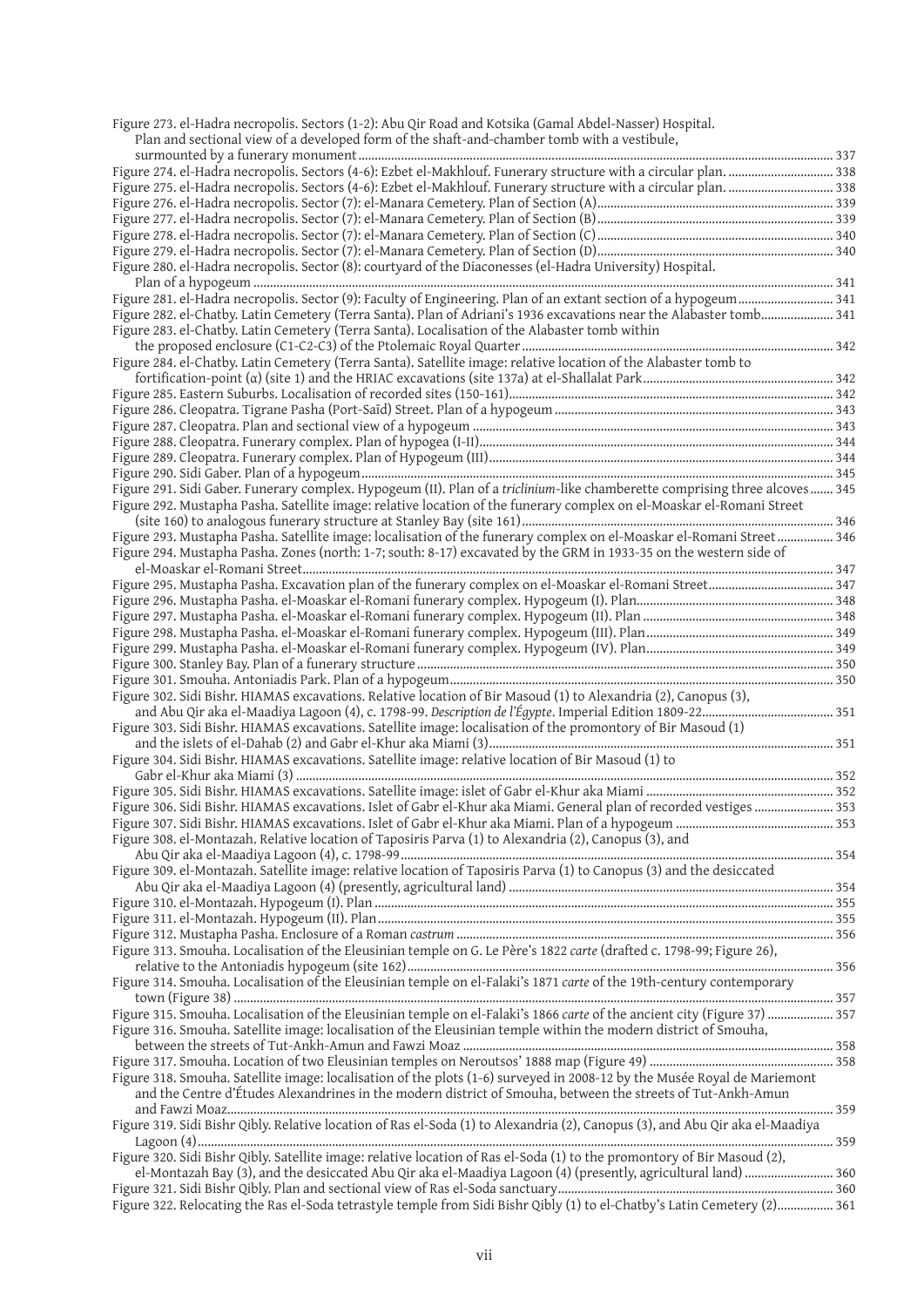| Figure 323. Circuit walls. The eastern peripheries. Eastern necropoleis of Ptolemaic Alexandria -                      |  |
|------------------------------------------------------------------------------------------------------------------------|--|
|                                                                                                                        |  |
| Figure 324. Circuit walls. The eastern peripheries. Proposed enclosure (C1-C2-C3) of the Ptolemaic Royal Quarter -     |  |
|                                                                                                                        |  |
| Figure 325. Circuit walls. Proposed eastern periphery (C3) of the Ptolemaic city: southern segment -                   |  |
|                                                                                                                        |  |
| Figure 326. Buto (Tell el-Farrain, Kafr el-Sheikh, the Nile Delta). A priestly adaptation of the Greek toponym         |  |
|                                                                                                                        |  |
| Figure 327. Circuit Walls. Proposed eastern periphery (C4) of the Roman city: northern segment -                       |  |
|                                                                                                                        |  |
| Figure 328. Circuit walls. Proposed eastern periphery (C4) of the Roman city: southern segment -                       |  |
|                                                                                                                        |  |
|                                                                                                                        |  |
| Figure 330. Circuit walls. The eastern peripheries. Late antique readjustment to the Ptolemaic frontiers, following an |  |
| abandonment of the greater part of the Broucheion (including the annexed Royal Quarter) - c. 4th-5th century AD.       |  |
|                                                                                                                        |  |
|                                                                                                                        |  |
|                                                                                                                        |  |
|                                                                                                                        |  |
|                                                                                                                        |  |
|                                                                                                                        |  |
|                                                                                                                        |  |
|                                                                                                                        |  |
|                                                                                                                        |  |
|                                                                                                                        |  |
|                                                                                                                        |  |
|                                                                                                                        |  |
|                                                                                                                        |  |
| Figure 343. Waterways and harbour infrastructure. Proposed courses of the four segments forming the Canopic-supplied   |  |
|                                                                                                                        |  |
|                                                                                                                        |  |
| Figure 345. Cityscape. βασίλεια ad Alexandrēam: a Royal Quarter northeast of the city proper. Localisation of off-grid |  |
|                                                                                                                        |  |
| Figure 346. Cityscape. βασίλεια ad Alexandrēam: a Royal Quarter northeast of the city proper -                         |  |
|                                                                                                                        |  |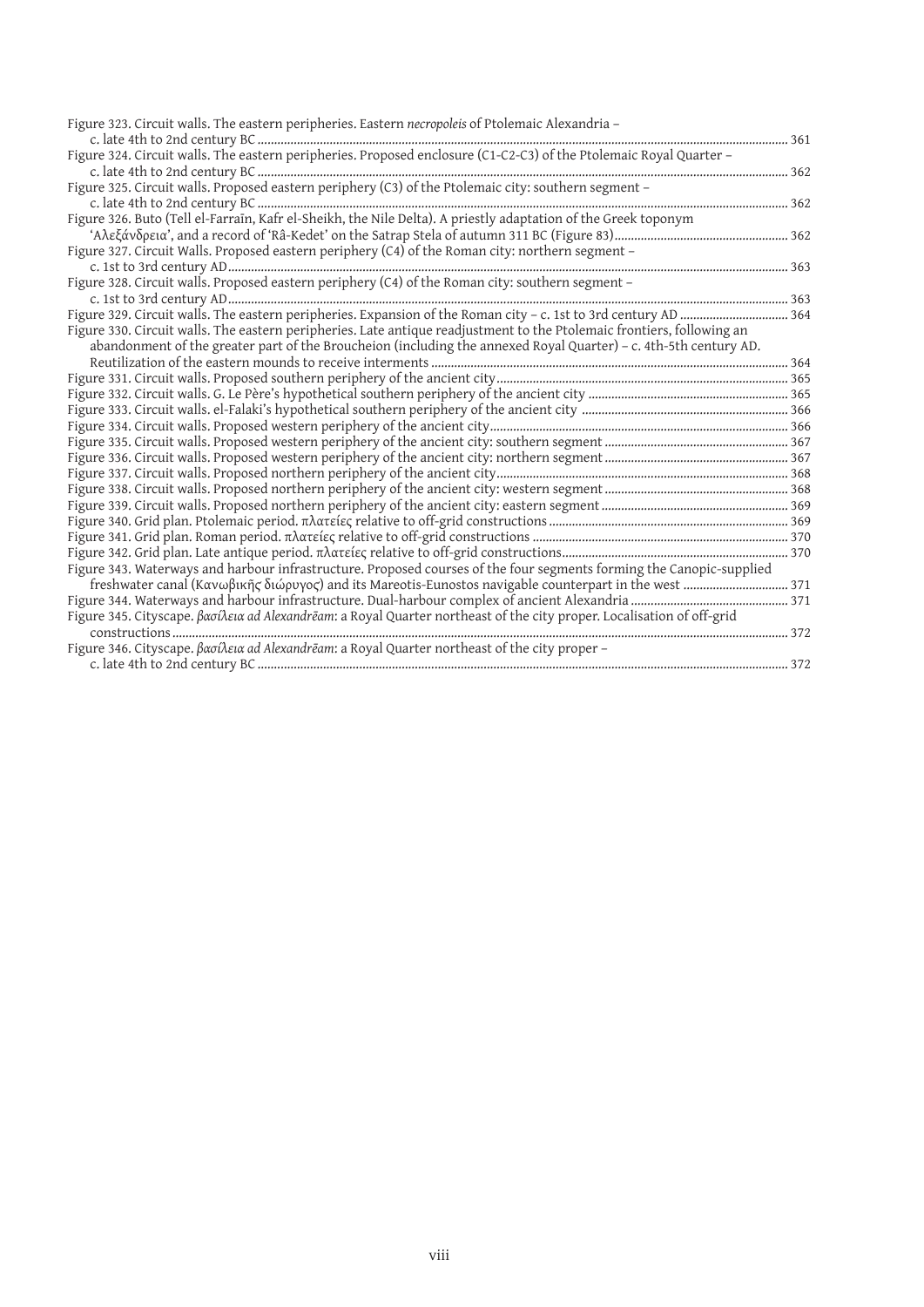# List of AutoCAD Maps<br>https://doi.org/10.32028/9781789699432-online

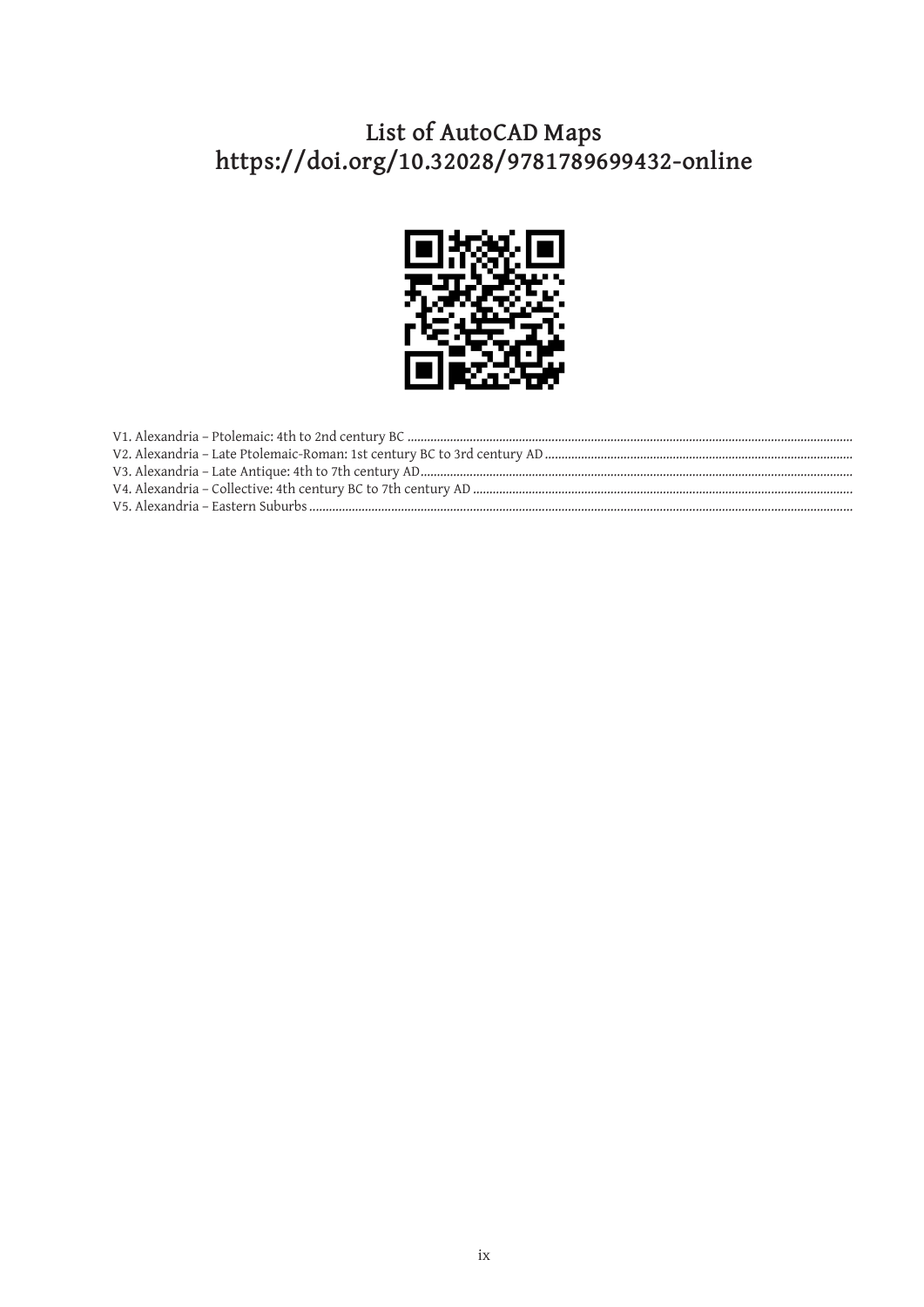#### **Preface**

Amr Abdo, the author of this book, represents a new generation of Egyptian scholars blooming in the context of the revived interest in Alexandria's ancient heritage. The period between 1990 and 2010 witnessed impressive archaeological discoveries, both terrestrial and underwater, contemporary with the re-establishment of the Library of Alexandria in its home city. Stimulated by such an enthusiastic atmosphere, Abdo would find his way to Alexandria upon the completion of his undergraduate 'journey' in the Mediterranean. Hence, in 2013, he attended the postgraduate programme in the Alexandria Centre for Hellenistic Studies, an academic research unit of the revived Bibliotheca Alexandrina. Since then, the topography of ancient Alexandria has been the course of study that apparently stroke the attention of Abdo, who, as many before him, found inspiration in the cultural eclecticism intrinsic to the Alexandrian cosmopolis in antiquity, where the millenary urban fabric bears traces of coexistence and interplay between various traditions and their demographic representatives, mainly Greeks and Egyptians. He would be further intrigued by the fact that this Graeco-Egyptian model of cultural symbiosis expands beyond antiquity. Indeed, in the first half of the 19th century, Mohamed Ali Pasha, the Ottoman wali of Egypt, would create the right conditions for the Greeks to return by thousands to the city founded by their ancestors and to subsequently contribute to the transfiguration of Alexandria into a modern metropolis.

The revival of Alexandria, however, would ironically signify the gradual burial of her ancient remnants under the concrete foundations of the modern city. Archaeological investigation and documentation in the past couple of centuries had thus taken place under the most adverse conditions with the continuous growth of an ever-developing town. In a context as such, a topographic reconstruction of the ancient city has become a foremost challenge confronting those studying Alexandrian urbanism in antiquity. As a matter of fact, it could have been a nearly lost case by the time the local archaeological institutions were established, in the 1890s, had it not been for the critical works of two forerunners of Alexandrian studies, namely the Egyptian civil engineer Mahmoud el-Falaki (1815- 85) and the Greek physician and epigraphist Tassos Demetrios Neroutsos (1826-92). Mahmoud el-Falaki provided the first reliable reconstruction of the grid plan of ancient Alexandria. Whereas Tassos Neroutsos, the father of modern Alexandrian scholarship, led the systematic documentation and publication of antiquities that were still visible in his time, providing a critical supplement to el-Falaki's cartographic repertoire. The significance of their contribution to the field of Alexandrian studies is emphasized by the fact that almost all subsequent research were to be based on the work of these two pioneering figures.

As a classical archaeologist, Amr Abdo may well have drawn inspiration from earlier scholars such as el-Falaki and Neroutsos, following their paradigm in the course of his doctoral research at the Universitat Autònoma de Barcelona (Catalonia). This monograph comprises the outstanding outcome of a backbreaking scholarly inquiry into the topography of ancient Alexandria, aiming at tackling the ever-growing need for an exhaustive, up-to-date catalogue of the city's archaeological heritage, complemented with a reconstruction of its topographical constituents through a millenary range of occupation. Not many would have had the courage, the persistence, and the knowledge, after all, to materialize such a demanding project, tracing evidence spanning over 220 years of continuous archaeological discoveries. Amr Abdo approached this multifaceted task through a thorough investigation not only of what is still visible but also of what is not discernible anymore and survives merely in archaeological reports, publications, and other references scattered in the 'ocean' of Alexandrian bibliography.

There is no doubt to my mind that the new topographical catalogue and reconstruction of ancient Alexandria, presented here by Amr Abdo, will accompany all current and future readers of Alexandrian archaeology – including his once tutor – providing a comprehensive, accurate, and most reliable resource.

Kyriakos Savvopoulos Research fellow and tutor at the Faculty of Classics, University of Oxford (UK) March 2021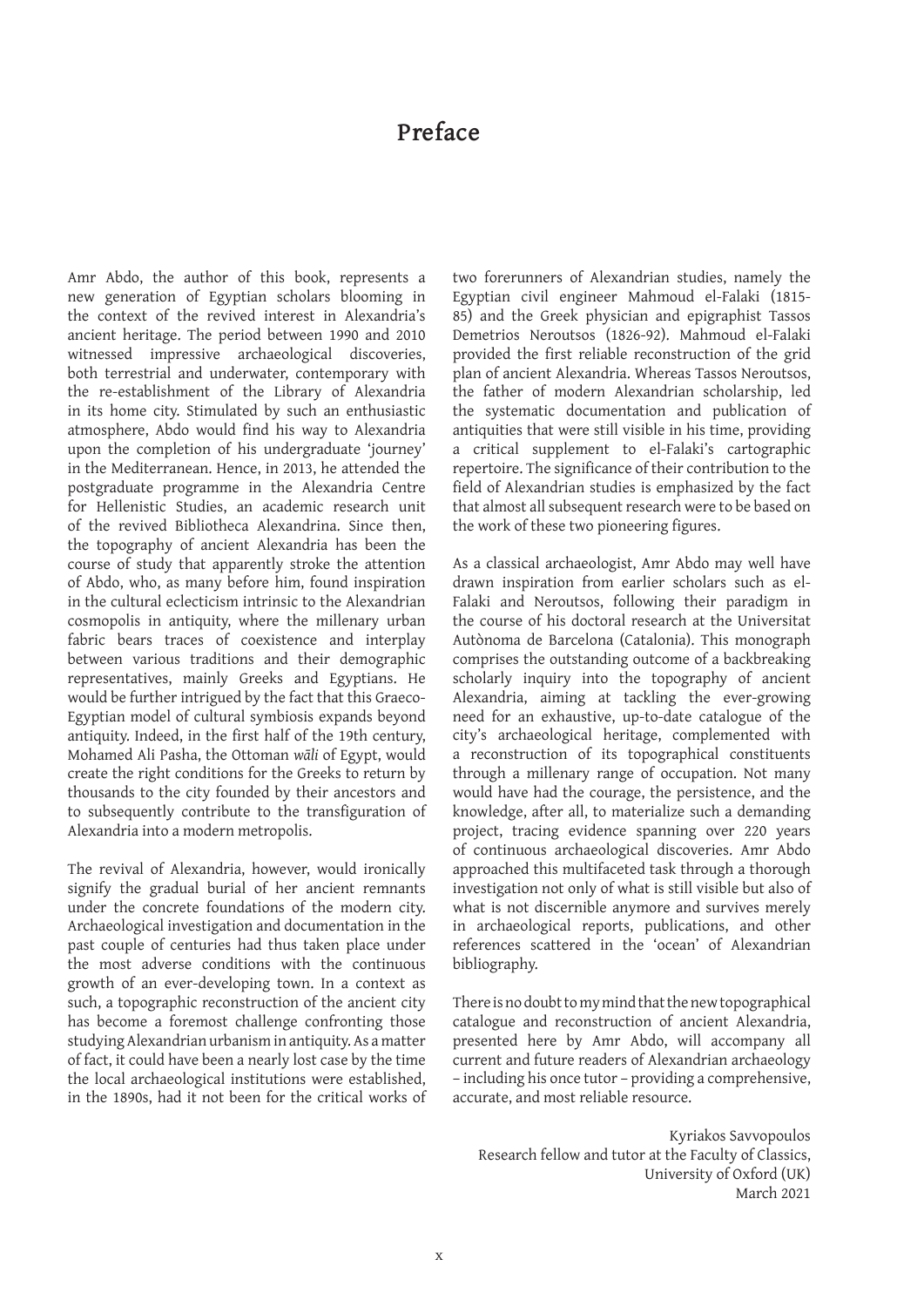#### **Introduction**

#### **I. Theoretical Framework**

The Hellenistic period is marked by a shift in urban culture away from the Classical ideals of the Greek city-states (πಯλεις). Certain uniform institutions and infrastructural norms are attested throughout the annexed lands of the Hellenised East. Concurrent changes in the urban landscape seem to have been fostered by the socio-political developments occurring in the course of the second half of the 4th century BC (Owens 1992: 74). At the time, scores of new cities were founded or remodelled on the orthogonal pattern in consequence of a rapid expansion of Macedonian colonialism eastwards, from Asia Minor to the trans-Tigris regions of Media and Bactria, through the Levantine coast, Egypt, and Mesopotamia (Chamoux 2002: 12-30). Besides their principal role as focal points for international trade and metropolitan disseminators of the Hellenic culture, the founded cosmopoleis served as administrative centres in securing the political unity of the newly established kingdoms of the Διάδοχοι, i.e. the rival successors of Alexander the Great (Wycherley 1951: 178). The physical and cultural sophistication of urban development within the Hellenistic inhabited world (οίκουμένη) thus hints at far more intricate intercity-mercantile relations between increasingly globalized societies. A cosmopolitan commercialism as such is well manifested in the eventual dominance of a Hellenistic common dialect (κοινή) over local (Ionic, Aeolic, Doric, etc.) dialect forms of the 5th-century BC Classical πόλεις (Billows 2005: 196). In this context, the capital of Graeco-Roman Egypt, Alexandria, exemplifies one such prototype of a series of Hellenised urban hubs established across the Macedonian-controlled Afro-Asiatic East.

American geographer Carl Ortwin Sauer (1889-1975) maintains: 'the works of man express themselves in the cultural landscape. There may be a succession of these landscapes with a succession of cultures. They are derived in each case from the natural landscape, man expressing his place in nature as a distinct agent of modification. Of especial significance is that climax of culture which we call civilization' (Sauer 1925: 307). Accordingly, cultural landscapes are subject to change either by the development of a culture or by a replacement of cultures. In studying such interrelationship between natural landscapes and cultural groups, the grandiose cosmopolis of Graeco-Roman Egypt offers a case in point of the ways in

which the topographical components of alien (foreign or colonial) civic life, religious practices, and funerary rites are on display in concurrence with the indigenous tradition, hence the attempt to piece together the fragmentary material evidence towards a clearer view of the city in antiquity.

#### **II. History of Research**

#### *a) Earlier Maps of the Renaissance*

One of the Renaissance earlier surviving scenes of Alexandria is the 15th-century 'Veduta d'Alessandria' by French copyist Hugues Commineau de Mézières aka Ugo Comminelli de Maceriis (Figure 1) (Bibliotheca Apostolica Vaticana, Codice Urbinate Latino 277: 'Cosmografia di Claudio Tolomeo' – date of issue: January 5th, 1472). A c. 16th-century derivative of Commineau's 'Veduta d'Alessandria', drafted before 1605 by Álvaro de Bazán, Marqués de Santa Cruz, is deposited today at the Archivo General de Simancas in Valladolid, Spain (Figure 2) (Machinek 2018: 9, Footnote 80; Tzalas 2000: 27-28, Figure 5; 2018: 27, Figure 22). Back in 1493, a picturesque view of the late mediaeval town appeared in *Liber Chronicarum*, a book edited by German physician and historian Hartmann Schedel (Figure 3) (Schedel 1493: LXXVIII). In 1521, following the Ottoman conquest of Egypt (1516-17), the cartographic catalogue of the geographer and navigator Ahmet Muhittin Piri aka Piri Reis, *Kitāb-ı Bahrīye*, featured a portolan chart showing the Mediterranean port of the recently annexed *eyalet*: Egypt as an Ottoman governorate (Figures 4-5) (Bacqué-Grammont and Tuchscherer 2013: 45, Figure 1; Piri 1525: 295). During his voyages to the Orient (1546-49), in 1548, French traveller and naturalist Pierre Belon du Mans produced a 'Vray Portraict de la Ville d'Alexandrie en Egypte', which was published in *Les Observations de Plusieurs Singularitez et Choses Mémorables Trouvées en Grèce, Asie, Judée, Égypte, Arabie et Autres Pays Estranges* (Figure 6) (Belon 1553: 206). At least three derivatives of Belon's *carte* were released subsequently: (i) *Civitates Orbis Terrarum*, an illustrative volume edited by Georg Braun and lavishly engraved by Frans Hogenberg (Figure 7) (Braun and Hogenberg 1575: 56); (ii) Johann Helffrich's travelogue *Kurtzer & Warhafftiger Bericht von der Reis Aus Venedig Nach Hierusalem, von Dannen in Aegypten, Auff den Berg Sinai, und Folgends Widerumb Gen Venedig* (Figure 8) (visit to Alexandria: c. 1565-66; Helffrich 1582); (iii) *Naukeurige Beschrijvinge der Afrikaensche*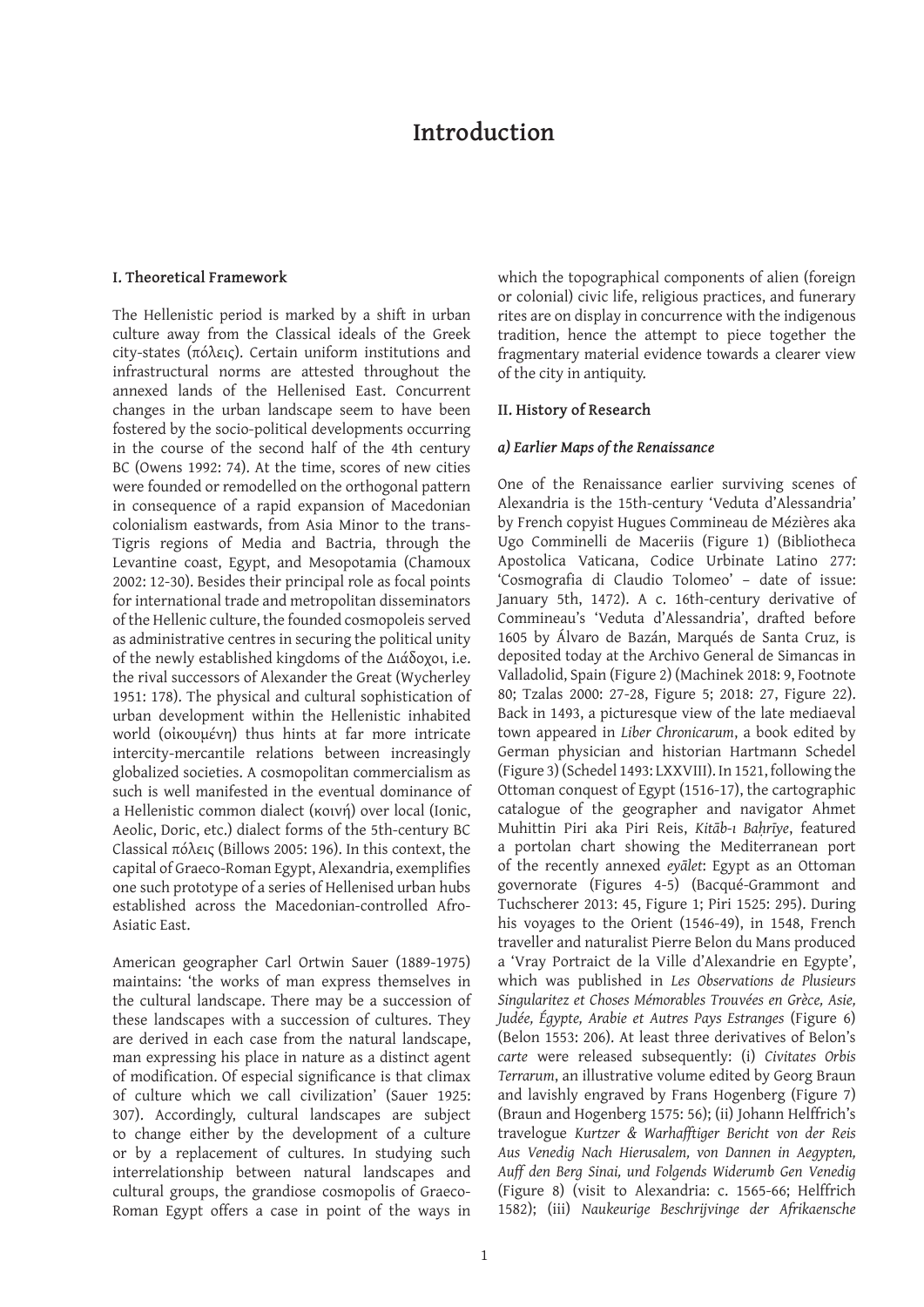*Gewesten*, an ethnographic survey of Africa compiled by Dutch physician and historian Olfert Dapper (Figure 9) (Dapper 1668: 74-75). Preceding the Belon derivatives, in 150, Flemish geographer and cartographer Abraham Ortelius included 'Aegyptus Antiqua', with an inset map of Alexandria, in *Theatrum Orbis Terrarum* (Figure 10) (Ortelius 1587: 107). Later, towards the end of the 17th century, four *cartes* were made for King Louis XIV: first by Étienne Gravier (Marquis d'Ortières; Gravier 1685-87) and Joseph Razaud (Ingénieur du Roy – 1687; Jondet 1921: Planche VIII), then by Christian Melchien (Pilotte Entretenu de Sa Majesté à Toulon - 1699; Jondet 1921: Planche IX) and Antoine Massy (Pilotte des Galères de Sa Majesté – 1699; Jondet 1921: Planche X) (Figures 11- 14).

#### *b) The Eighteenth Century*

Early in the 18th century, another French *carte* was issued by Marquese de la Garde in 1713 (Figure 15) (Jondet 1921: Planche XI). An earlier attempt to illustrate the ancient city was made by Pierre-Nicolas Bonamy, the prominent French historian (1694-1770), as part of his 'Description de la Ville d'Alexandrie, Telle Qu'elle Estoit du Temps de Strabon': an article written around 1731 and published later in Tome IX of *Histoire de l'Academie des Inscriptions et Belles-Lettres* (Figure 16) (Bonamy 1736: 416-431). In 1755, the Royal Danish Academy of Sciences and Letters, by order of King Frederick V of Denmark, released a first edition of Frederick Ludwig Norden's *Voyage d'Égypte et de Nubie*, with two maps of the city in attachment. Both maps were republished in Tome Première of the Nouvelle Édition of 1795 (Figures 17-18) (visit to Alexandria: June 1737; Norden 1795: Planches I-II). The latter is preceded by Richard Pococke's anthropological account *A Description of the East, and Some Other Countries* of which volume I (Observations on Egypt) features a plan of the city (Figure 19) (visit to Alexandria: September-October 1737; Pocock 1743: Plate II). A derivative of the Gravier-Razaud maps along with another showing Alexandria's environs (the coastline, lakes Edku, el-Maadiya, and Mareotis, Abu Qir Bay, and the Rosetta Nilotic outlet) complement Jacques-Nicolas Bellin's Tome III of *Le Petit Atlas Maritime: Recueil de Cartes et Plans des Quatre Parties du Monde* (Figures 20-21) (Bellin 1764: Planches 85-86). In the same year, 1764, Joseph Roux (Hidrographe du Roy à Marseille) released the so-called 'Alexandrie Barbarie' together with an atlas of 121 harbour plans published under the title *Recueil des Principaux Plans des Ports et Rades de la Mer Mediterrane* (Figure 22) (an extended edition with 163 harbour plans dates to 1804; Roux 1804: Planche 65). Another French cartographer, Jean-Baptiste Bourguignon d'Anville, was, in turn, influenced by the Gravier-Razaud maps, as evident in his version of Alexandria in *Mémoires Sur l'Égypte Ancienne et Moderne* (Figure 23) (Bourguignon d'Anville 1766: 53). In 1785, the landscape-painter Louis-François

Cassas created a view of the city during his visit to Egypt. It was published later in volume III of *Voyage Pittoresque de la Syrie, de la Phénicie, de la Palestine, et de la Basse Égypte* (Figure 24) (Cassas 1799: Planche 47).

#### *c) Bonaparte and Mohamed Ali*

As the case with the Italian Renaissance in Europe, the landing of the French expeditionary forces in Egypt on July 1st, 1798, marks another turning point in mapping the city of Alexandria. Three *cartes* were produced by the engineers accompanying Bonaparte's Armée d'2rient: (a) 'Alexandrie', a regional view of the city and its environs (Figure 25) (*Description de l'Égypte*. Imperial Edition 1809-22. Carte Topographique de l'Égypt, 1818: Flle 37), (b) 'Carte Générale des Côte, Rades, Ports, Ville et Environs d'Alexandrie' (Figure 26) (*Description de l'Égypte*. Imperial Edition 1809-22. Antiquities V, Planches, 1822: Planche 31), and (c) 'Plan Général des Deux Ports, de la Ville Moderne, et de la Ville des Arabes' (Figure 27) (*Description de l'Égypte*. Imperial Edition 1809-22. Etat Moderne II, Planches, 1817: Planche 84). The three maps are published in the 19th-century enterprise entitled *Description de l'Égypte* (Imperial Edition: 1809-22; Panckoucke Edition: 1821-29), where they are listed as 'Flle 37' (Carte Topographique de l'Égypt, 1818), 'Planche 31' (Antiquities V, Planches, 1822), and 'Planche 84' (Etat Moderne II, Planches, 1817) respectively. At the time of the expedition, wide-scale scientific studies of the ancient and modern city were undertaken by Gratien Le Père (Ingénieur en Chef au Corps Royal des Ponts et Chaussées; 'Mémoire Sur la Ville d'Alexandrie', 1813, Etat Moderne II, IIe Partie) and Alexandre de Saint-Genis (Ingénieur en Chef des Ponts et Chaussées; 'Description des Antiquités d'Alexandrie et de Ses Environs', 1818, Antiquités II, Descriptions). Shortly after, in 1802, Pierre-Jean-Baptiste aka Publicola Chaussard's Tome Première of *Histoire des Expéditions d'Alexandre, par Flave Arrien de Nicomédie* featured a 'Plan Comparative d'Alexandrie Ancienne, Moderne et du Temps des Arabes' (Figure 28) (Chaussard 1802: Planche VI).

Following the British victory in the Battle of Alexandria (1801), a map was published with supplementary narratives by Captain Thomas Walsh in the *Journal of the Late Campaign in Egypt* (Figure 29) (Walsh 1803: Plate 24). Henry Salt, the British Consul General in Alexandria, then carried out a geometric survey of the city around 1806. The results were plotted and later released in volume III of George Viscount Valentia's *Voyages and Travels to India, Ceylon, the Red Sea, Abyssinia, and Egypt, in the Years 1802-1806* (Figure 30) (Valentia 1809: Plate III).

In consequence of a rapid urban and demographic growth towards the end of Mohamed Ali's lengthy rule as wāli (Ottoman governor: 1805-48), several contemporary maps began to display the expansion of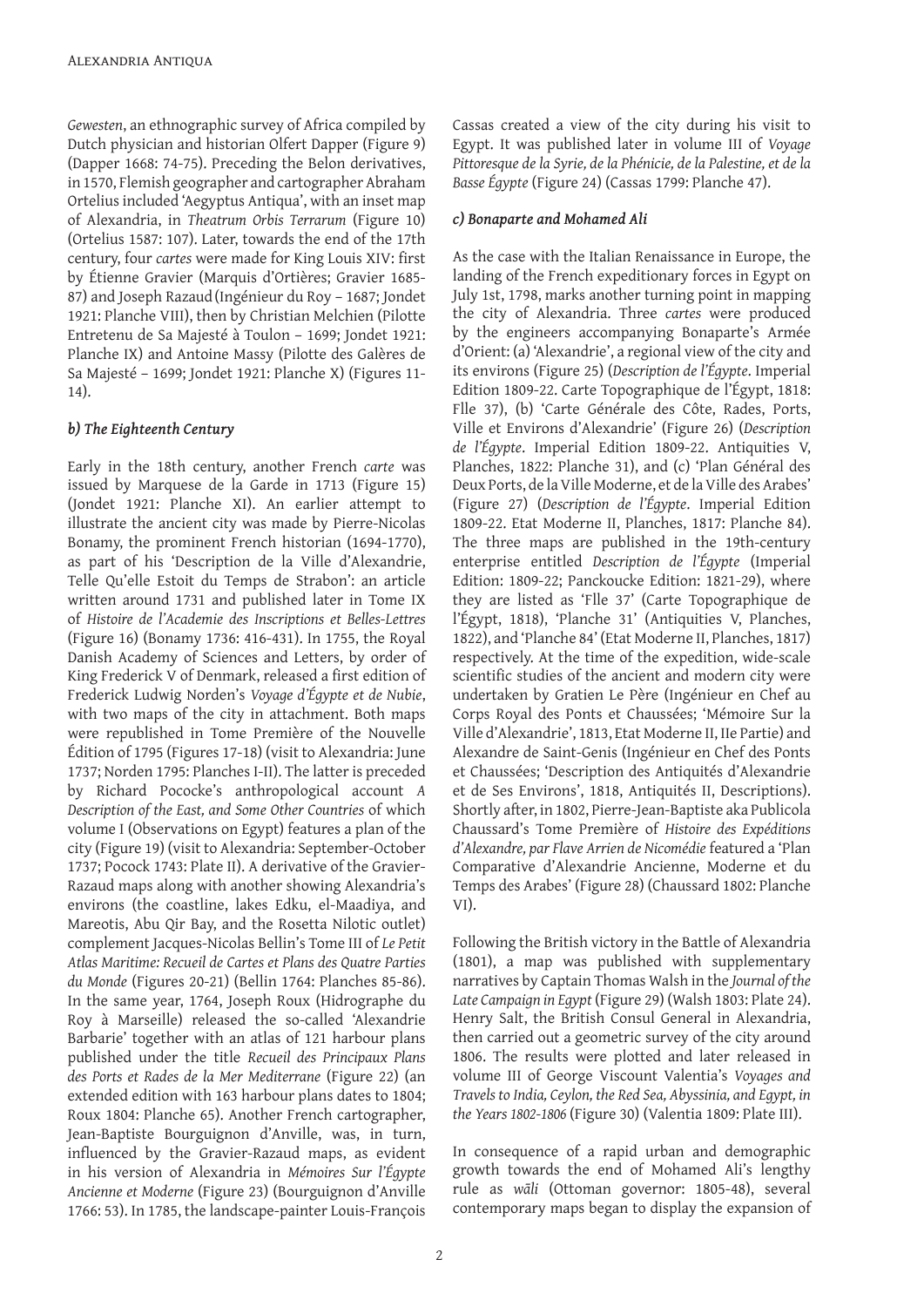the Ottoman village, built earlier in the 16th century on a silted-up isthmus, back into the enclosure of the mediaeval town. The Arab walls were erected in the 9th century (267 Hijri, AD 881) by order of Ahmed ibn Tulun – restoration works: the Fatimid caliph el-Mustansir Billah (11th century); the Burji Mamluk el-Sultan el-Ashraf Qaitbay (15th century); Caffarelli du Falga, L'Expédition Française d'Égypte (1798-1801); Barthélémy Gallice (19th century) (De Vaujany 1888: 9-80). An urban expansion southwards is, therefore, seen in the charts of (1) Captain William Henry Smyth, R.N. (the Hydrographical Office of the Admiralty – 1825, 1833: Jondet 1921: Planche XXXI: Wilkinson 1843: 120), (2) Le Saulnier de Vauhello (1834; Jondet 1916: Planche I), (3) Lieutenant-Colonel E. Napier, R.N. (1841; Jondet 1921: Planche XXXIII), (4) Barthélémy Gallice (1845; Bibliothèque Nationale de France – Gallica), and (5) Charles Müller (1855 - issued under *Wāli* Saīd Pasha: Jondet 1921: Planche XXXV) (Figures 31-36).

#### *d) The Maps of el-Falaki*

Our knowledge of the topography of ancient Alexandria owes a great deal to the pioneer work of Mahmoud Pasha el-Falaki, whose recordings back in the 19th century had saved the last chance for attaining a rather coherent understanding of the city's ancient layout, which would have otherwise vanished in such oblivion of modern urbanization. His cartographic repertoire provides the basis upon which archaeological investigation strives today to piece together the fragmentary material evidence towards a relatively clear picture of Alexandria in antiquity. Perhaps Napoleon III (presidency: 1848-52, reign: 1852-70) should be as much credited (Kiepert 1872: 338-339). Indeed, el-Falaki's investigations were instigated by the literary ambitions of the French emperor in writing a biography of Julius Caesar: *Histoire de Jules César* (Tome Première: 1865, Tome Deuxième: 1866).

Hence, in need of a map displaying the urban layout of ancient Alexandria, Napoleon III turned to his friend Ismail Pasha, then Khedive (Ottoman viceroy) of Egypt (1863-79). In turn, the task was given to the khedivial court-astronomer Mahmoud Bey Hamdy, known by the title 'el-Falaki', which literary means 'the astronomer' in Arabic. Mahmoud Pasha el-Falaki (1815-85) was, in fact, a local engineer who held the traditional epithet for a scientist/technician operating in a 19th-century Ottoman court. The French-educated cartographer, an *alumnus* of Ecole des Artes et Metries in Paris, carried out a strenuous survey work around 1863-66. The outcome is a corpus of three maps published with supplementary text in *Mémoire Sur l'Antique Alexandrie: Ses Faubourgs et Environs Découverts, par les Fouilles, Sondages, Nivellements et Autres Recherches* (Mahmoud-Bey 1872). In addition to his 'Carte de l'Antique Alexandrie et des Ses Faubourgs' (1866) (Figure 37), there is one of the 19th-century

contemporary town, 'Carte d'Alexandrie en 1865' (181) (Figure 38), and another of its environs, 'Carte des Environs d'Alexandrie' (1866) (Figure 39). Relevant to the current topographical study would be the first *carte*: a contour map showing the circuit walls and street grid of ancient Alexandria along with some of its principal edifices as known primarily from classical literary sources. In 1872, German cartographer Heinrich Kiepert reproduced el-Falaki's map of the ancient city, under the title 'Plan der Alten Stadt Alexandria', to be published in volume VII of *Zeitschrift der Gesellschaft für Erdkunde zu Berlin*, which includes a concise contribution by Kiepert entitled 'Zur Topographie des Alten Alexandria. Nach Mahmud Beg's Entdeckungen' (Figure 40) (Kiepert 1872: Tafel V).

#### *e) The Late Nineteenth Century*

Urban expansion towards the south is on display in the maps of J. Millie (1867-68) (Jondet 1921: Planche XXXIX) and Commander A.L. Mansell, R.N. (1869) (De Bellefonds 1872-73: Planche VIII<sup>b</sup>), where modern constructions cover progressively the Tulunid enclosure of the mediaeval town (Figures 41-42). The British bombardment of the city on July 11th, 1882, is documented in Tome XX of *Revue d'Artillerie Française* (Figure 43) (Jondet 1921: Planche XLIV). In *Military History of the Campaign of 1882 in Egypt*, Major-General Sir John Frederick Maurice (British Royal Artillery) provides a state-of-the-art map showing the fortified position occupied by British troops on July 23rd, 1882, at el-Ramleh (Figure 44) (Maurice 1887: Map Number 3). Another panoramic view of Alexandria and its harbours dates to the 1880s. It was published in Paris as part of an *Atlas des Ports Étrangers* (Figure 45) (Direction des Cartes, Plans et Archives, et de la Statistique Graphique, Ministére des Travaux Publics: Planche XVII). A 'Plan Comparatif d'Alexandrie Ancienne et Moderne', with el-Falaki's orthogonal grid superimposed in red, is published in Henry de Vaujany's guidebook *Alexandrie et la Basse-Égypte* (Figure 46) (De Vaujany 1885: 27). In 1887, an official map of the city was issued by the 'Inspection de l'Ouest', which operated at the time under the 'Direction Générale du Tanzim' (Figure 47) (Jondet 1921: Planche XLVII). The influence of Strabo's descriptive narrative on ancient Alexandria (*̅εۻܚ֩α֮ιౝ୶*: *\*eԧJraSKLNi*, c. the late 1st century BC) is evident in De Vaujany's plan of the Royal Quarter, supplementing his *Recherches Sur les Anciens Monuments Situe Sur le Grand-Port d'Alexandrie* (Figure 48) (De Vaujany 1888).

One major attempt to mapping the ancient city and its suburbs is that of Greek physician and epigraphist Tassos Demetrios Neroutsos. His map, based largely on Kiepert's 1872 reproduction of el-Falaki's *carte*, forms part of the monograph *L'Ancienne Alexandrie: Étude Archéologique et Topographique* (Figure 49) (Neroutsos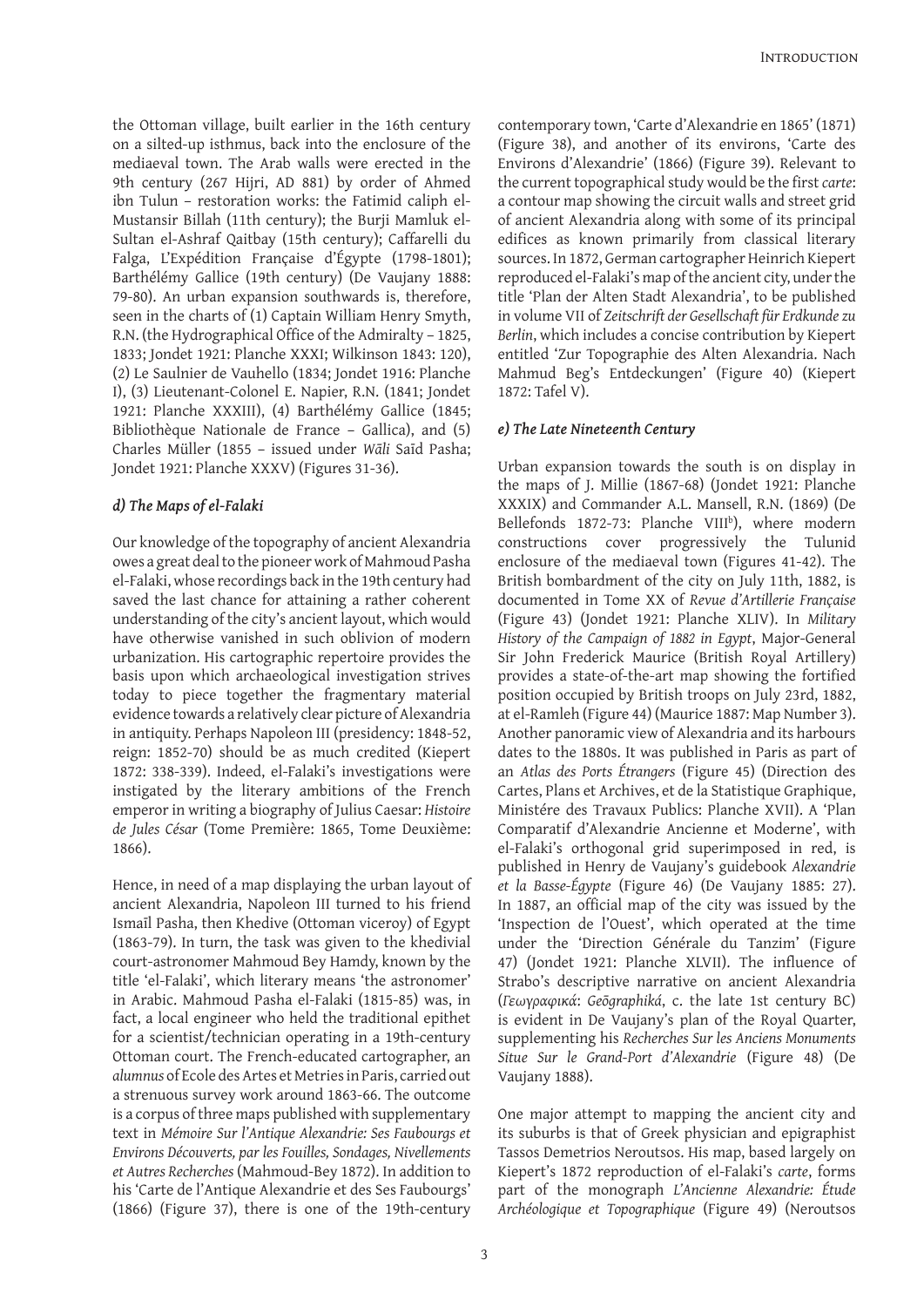1888). A 'Plan de la Ville d'Alexandrie et du Marché de Minet-el-Bassal' was then drafted by Carlo Marchettini in 1890 (Figure 50) (Bibliothèque Nationale de France - Gallica). In 1894-95, British archaeologist David George Hogarth, renowned for excavating at Naukratis (section 1.1), investigated the city with the prime aim of assessing its archaeological potential (Figure 51) (Hogarth and Benson 1894-95). While finding very little of what was recorded earlier by el-Falaki (182), Tassos Neroutsos (1875; 1888), and Henry de Vaujany (1885; 1888), Hogarth questioned the relevance of a 'future British expedition' in his *Report on Prospects of Research in Alexandria*. He even undermined any potential for Kom el-Dikka after excavating a few trenches there, a judgment proven wrong with the successive discoveries made in the central district since the early 1960s by the Polish Centre of Mediterranean Archaeology (PCMA, University of Warsaw; Alexandrie I-VIII, 1976-2010).

In 1897, the Italian founder and first director of the city's Graeco-Roman Museum, Giuseppe Botti (1892-1903 founded the museum on October 17th, 1892), published Georges Marichal's map of the Egyptian borough of ancient Alexandria, Rhakotis, in the Roman period: *Plan du Quartier 'Rhakotis' dans l'Alexandrie Romaine* (Figure 52) (Botti 1897c). In the following year, Botti attempted a reconstruction of the Ptolemaic city in *Plan de la Ville d'Alexandrie a l'Époque Ptolémaique; etc.* (Figure 53) (Botti 1898c). The century ends with a five-month excavation campaign (October 1898 – March 1899) directed by German archaeologist Ferdinand Noack. Its results were published in 'Neue Untersuchungen in Alexandrien' (Figure 54) (Noack 1900: Tafel IX). On the centenary of the Napoleonic campaign, German industrialist Ernst von Sieglin financed an archaeological expedition to Alexandria (1898-1902). Its members include Theodor Schreiber, Friedrich W.F. von Bissing, Ferdinand Noack, Ernst R. Fiechter, Siegfried Loeschcke, Rudolf Pagenstecher, Joseph Vogt, Carl Watzinger, Alfred Schiff, Victor E. Gardthausen, Jean-Paul Richter, August Thiersch, Hermann Thiersch, and Giuseppe Botti. The outcome was three volumes released under the title *Expedition Ernst Sieglin: Ausgrabungen in Alexandria* – band I: Schreiber *et al*. 1908a-b, *Die Nekropole von Kom-*Esch-Schukafa; band II: miscellaneous 1913-27, Die *Griechisch-Ägyptische Sammlung Ernst von Sieglin*; band ,,,: unpublished, *Ausgrabungen im Königsviertel und im Sarapeion von Alexandria* (Figure 55) (Schreiber *et al*. 1908b: 1, Abbildung 1). Earlier, Ernst's brother, historian Wilhelm Sieglin, produced two maps of ancient Alexandria at different epochs in Karl Baedeker's *vierte auflage* of *Aegypten: Handbuch für Reisende* (Figures 56- 57) (Baedeker 1897: Pläne IV-V).

#### *f) The Twentieth Century and Recent Research*

An ever-expanding metropolis is clearly depicted in the charts of the early 20th century. A case in point would be the one issued by the technical services of the Municipality of Alexandria (1902) (Jondet 1921: Planche L), and that of Rear-Admiral Sir Richard Massie Blomfield (1905) (Breccia 1907b: 3) (Figures 58-59). The next cartographic attempt pertains to Mariano Bartocci, the draughtsman of the Graeco-Roman Museum. His map supplements *Alexandrea ad Aegyptum: Guide de la Ville Ancienne et Moderne et du Musée Gréco-*Romain, the guidebook written by the second, Italian director of the museum, Evaristo Breccia (1904-16, 1918-31; Swiss orientalist Étienne Combe replaced Breccia as director of the museum in 1916-18) (Figure 60) (Breccia 1914a). In 1912, Gaston Jondet, then Chief Engineer of the Department of Ports and Lighthouses of Egypt, published a 'Carte de la Rade d'Alexandrie' on the occasion of the harbour works carried out in Alexandria from 1911 to 1915 (Figure 61) (Jondet 1916: Planche III). Another map of the city and its harbour infrastructure was issued by the Survey Department in 1917 (Figure 62) (Jondet 1921: Planche LIII).

Two maps of the ancient and modern city are featured in Edward Morgan Forster's iconic guidebook *Alexandria: A History and a Guide* (Figure 63) (Forster 1922: 84-85). About a decade later, the first cataloguing attempt was made by the third, Italian director of the Graeco-Roman Museum, Achille Adriani (1932-40, 1949-52; British archaeologist Alan Rowe took over the directorship of the museum in 1940-49). Adriani produced a map of the ancient Royal Quarter, including the archaeological sites registered to date, in his 'Saggio di una Pianta Archeologica di Alessandria': an appendix to the 1934 *Annuario del Museo Greco-Romano (1932-33)* (Figure 64) (Adriani 1934). The latter formed the nucleus of an exhaustive topographical catalogue of ancient Alexandria published under the title *Repertorio d'Arte dell'Egitto Greco-Romano* (Figures 65-66) (Adriani 1966a: 269, Tavola di Aggettivo A; 1966b: Catalogue Number 1, Tavola 1, Figure 1). The reference work of Adriani is followed by another monumental *opus* in three volumes: Peter Marshall Fraser's *Ptolemaic Alexandria* of which Chapter 1 (Foundation and Topography) features an outline map of the city with an informative legend (Figure 67) (Fraser 1972).

In 1993, Polish archaeologist Barbara Tkaczow created a repertoire of four maps, three displaying the configuration at different epochs, along with a fourth, collective one, in *The Topography of Ancient Alexandria: An Archaeological Map* (Figures 68-70) (Tkaczow 1993: maps A-D). A year later, German scholars Wolfram Hoepfner and Ernst-Ludwig Schwandner published their version in the second edition of an extensive study of classical urbanism entitled *Haus und Stadt im Klassischen Griechenland* (Figures 71-73) (Hoepfner and Schwandner 1994). The political and social developments of late antique Alexandria were then discussed by Christopher Haas,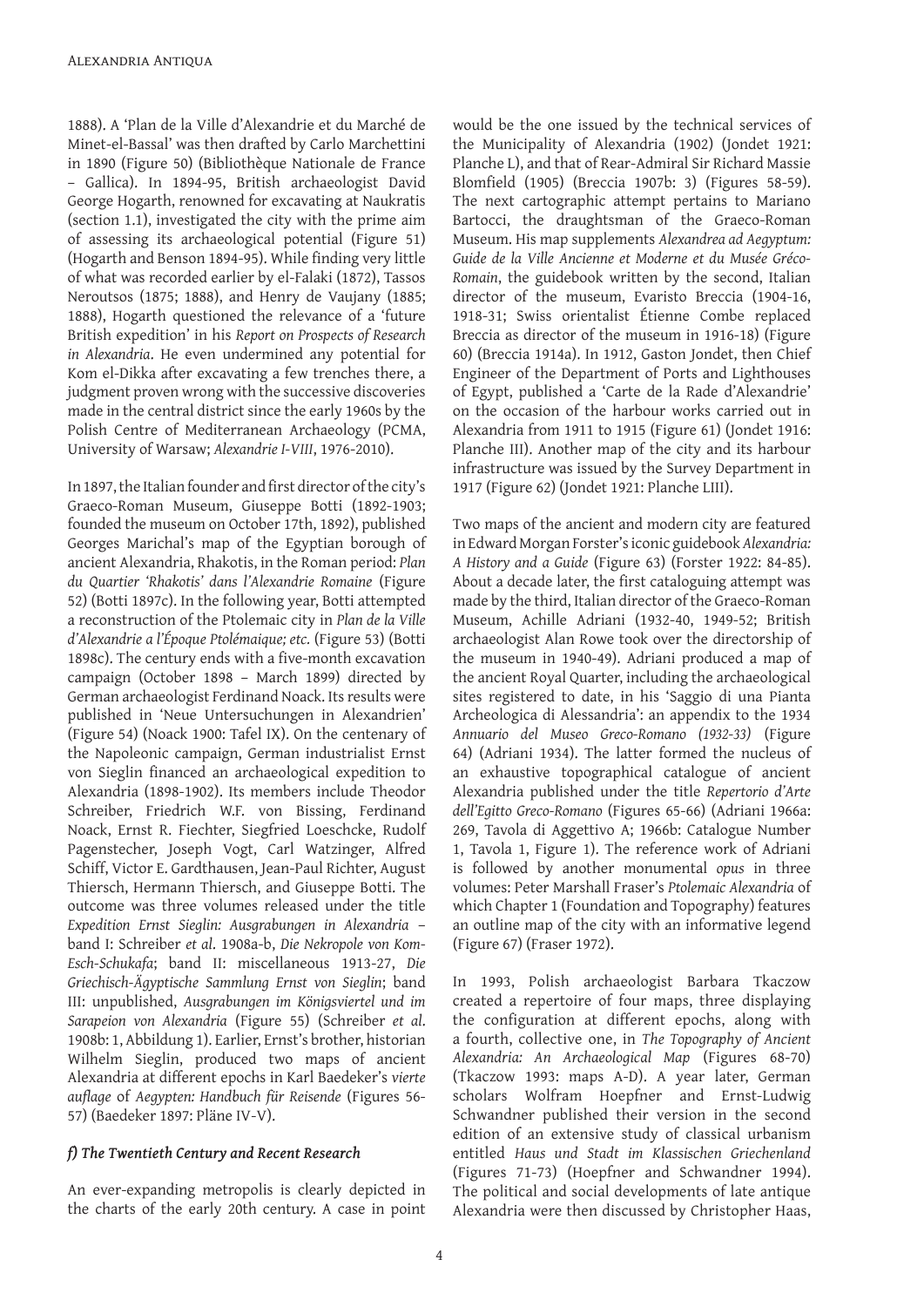relative to contemporary urban milieus, in *Alexandria in Late Antiquity: Topography and Social Conflict* (Haas 199). At the turn of the century, Marjorie Susan Venit adopted a chronological-thematic approach to cataloguing the funerary remnants of antiquity in her thorough inquiry into the *Monumental Tombs of Ancient Alexandria: The Theater of the Dead* (Venit 2002: appendix A, 191-200). In 2007, Judith McKenzie released various plans of the ancient city in a topographic prelude to *The Architecture of Alexandria and Egypt, 300 BC-AD 700* (Figures 74-75) (McKenzie 2007: 21, 26, 38, 175).

Topographical studies of ancient Alexandria took a great leap forward with the publication of results from (i) the geophysical (bathymetric and magnetic) surveys and underwater excavations of the Institut Européen d'Archéologie Sous-Marine (IEASM; section  $2.3.3)$  (Figure 76), (ii) the salvage excavations (both underwater and terrestrial) of the Centre d'Études Alexandrines (CEAlex; sites 43, 47j-k, 52, 54c, 74b, 95, 99-100, 103, 114, 118, 121, 122c, 149c, 166), (iii) the resistivity geophysical surveys conducted by the Centre de Recherche Géophysiques (CRG, France), Universités Paris VI and VII, the Centre d'Études Alexandrines, and the National Research Institute of Astronomy and Geophysics (NRIAG, Egypt; section 2.3.2), and (iv) the underwater archaeological surveys carried out to the east of the Silsileh headland by the Hellenic Institute of Ancient and Mediaeval Alexandrian Studies (HIAMAS; sites 142, 151, 163). Archaeological investigation yet continues in the compact city of today, whether by the Egyptian Supreme Council of Antiquities (SCA, Ministry of Tourism and Antiquities), or by foreign research institutions working under license from the government.

#### **III. Objectives and Structure**

The current study takes the previous scholarship (Introduction II. History of Research) into account jointly with a corpus of relevant chronicles from classical and late antiquity and the Renaissance in order to produce a comprehensive, up-to-date topographical catalogue and reconstruction of Alexandria in antiquity, from the time of the city's foundation in the 4th century BC to the Arab conquest of Egypt in the 7th century AD: a millenary range of occupation. To this end, the main line of research shall encompass:

- (a) Setting the historical context of the Graeco-Macedonian foundation: geomorphology, location, orientation, and governance (Chapter 1).
- (b) Tracing the urban layout: circuit walls (lines of defence), grid plan, waterways, and harbour infrastructure (Chapter 2).
- (c) Contextualizing the principal civil, religious, and funerary edifices within predetermined urban and suburban sectors (Chapter 3).

Chapter 3 is subdivided into (i) physical remnants corresponding to known historical narratives, (ii) physical remnants without known historical reference, and (iii) literary accounts pending physical evidence.

- (d) Cataloguing the archaeological sites in Alexandria, from the recordings of the Napoleonic expedition at the end of the 18th century to the recent discoveries of the 21st century (chapters 2 and 3).
- $(e_1)$  Inferring the urban plan of the Graeco-Macedonian founders and the successive adjustments made through the course of classical and late antiquity, from the historical foundation of the city (331 BC) to the Arab conquest of Egypt (AD 641-42) (Chapter 2: Conclusion I).
- $(e_2)$  Identifying the distributional patterns of edifices across the Alexandrian metropolis to gain a deeper insight into the topographical configuration of the cityscape in the Hellenistic, Roman, and Byzantine periods (Chapter 3: Conclusion II).

Theoretical analysis of the topography of ancient Alexandria is constantly informed through a critical study of relevant literary sources from antiquity, where the historical record is calibrated to the results of archaeological investigation. This is approached by integrating the historical narratives with a full repertoire of material culture, including architecture, sculpture, mosaics, iconography, ceramics, inscriptions, and coinage. Text is supported with 346 illustrations. Whereas the featured maps (Figures 77-81) intend to serve as digital models of reconstruction and are drawn up using a conceptualization application software (AutoCAD) as a tool for visualizing topographic data. Five maps (V1-V5) are generated: four of the city, the adjacent Pharos Island, and the western suburbs (Ptolemaic: late 4th to 2nd century BC – Figure 77; late Ptolemaic-Roman: 1st century BC to 3rd century AD – Figure 78; late antique: 4th to 7th century AD – Figure 79; collective: late 4th century BC to 7th century AD – Figure 80) and one of the eastern suburbs (Figure 81). The study follows basically two interrelated approaches, descriptive and analytical, with the latter being dependent on the former. The descriptive discourse covers introductory sections on the historical foundation (Chapter 1), previous archaeological investigation (2.1.1, 2.1.2.1, 2.1.3.1, 2.1.4.1, 2.2.1, 2.3.3.1), and urban and suburban division (3.1.1-8). Analyses and proposals are either in separate sections (2.1.2.2, 2.1.3.2, 2.1.4.2, 2.2.3, 2.3.1-2), following prerequisite descriptive accounts, or together with the data in the same section (2.2.2, 2.3.3.2-6, 2.3.4-5) or site (3.2- 9). All the hypotheses introduced here (urban layout: objectives b and  $e_1$ ; cityscape: objectives c and  $e_2$ ) are based on archaeological and/or historical evidence from the catalogue (objective d). The latter includes